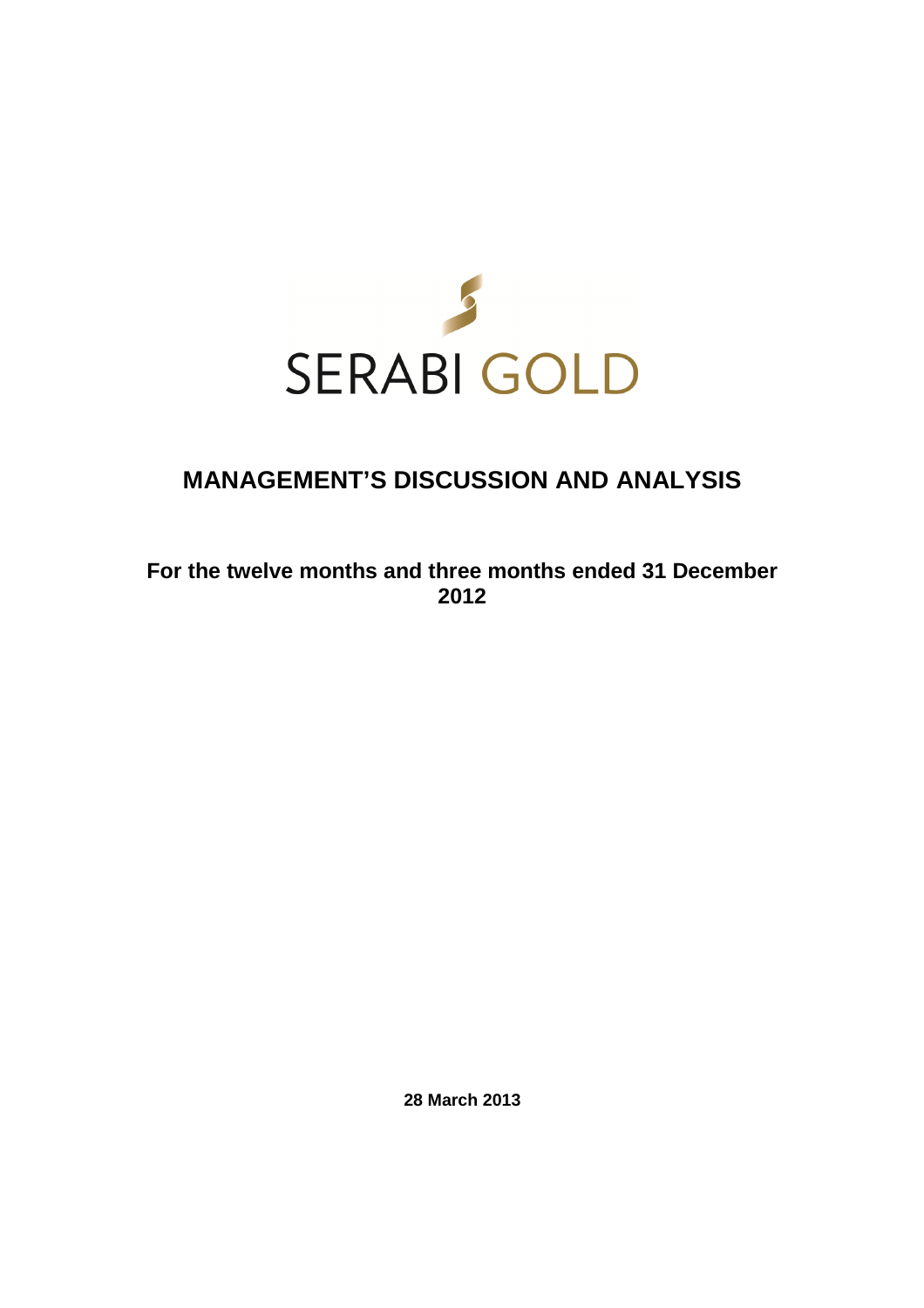# **SERABI GOLD PLC Management's Discussion and Analysis for the twelve months and three months ended 31 December 2012**

## **Introduction**

This Management's Discussion and Analysis ("MD&A") dated 28 March 2013 provides a review of the performance of Serabi Gold plc ("Serabi" or the "Company"). It includes financial information from, and should be read in conjunction with, the audited annual consolidated statements of the Company for the twelve month period ended 31 December 2012.

Please refer to the cautionary notes at the end of this MD&A.

The Company reports its financial position, results of operations and cash flows in United States dollars (unless otherwise stated) and in accordance with International Financial Reporting Standards ("IFRS") in force at the reporting date and their interpretations issued by the International Accounting Standards Board ("IASB") and adopted for use within the European Union and with IFRS and their interpretations issued by the IASB. The consolidated financial statements have also been prepared in accordance with those parts of the UK Companies Act 2006 applicable to companies reporting under IFRS.

#### **Overview**

The Company is a United Kingdom registered and domiciled gold mining and exploration company based in London, England. The Company's principal focus centres upon the Jardim do Ouro Gold Project located in an area known as the Tapajos region of the State of Para in Brazil, which it holds through its wholly owned subsidiary Serabi Mineraçao S.A.

The Company currently holds, either granted or under application, approximately 108,000 hectares of Exploration Licences. The Jardim do Ouro Gold Project ("JDO Project") covers approximately 53,000 hectares of this total, and lies on the 50km wide NW-SE trending Tocantinzinho Trend, which is the major controlling structural feature in the Tapajos region. The vast majority of the hard rock mineral resources discovered to date in the Tapajos region lie on this trend. The JDO Project includes the Palito Mine (the "Palito Mine") where work commenced in October 2012 to remediate and develop the existing underground mine and renovate the process plant with a view to commencing gold production before the end of the fourth quarter of 2013. The JDO Project includes several areas of exploration interest in close proximity to the Palito Mine. The Palito Mine complex is fully permitted and a mining licence covering 1,150 hectares has been issued. The Company does not otherwise currently have any assets or mineral properties in commercial production or development and until the end of 2011 had been actively pursuing a programme of mine-site exploration with a view to identifying the potential to increase its existing mineral resource inventory. In January 2012 following an exploration programme that identified three new discoveries, the Company announced that it was undertaking a preliminary economic assessment into the viability of re-establishing underground mining operations at the Palito Mine ("the PEA"). The results of the PEA were announced on 13 June 2012 and indicated the project had an after tax internal rate of return ("IRR") of 68% and a project net present value ("NPV") of US\$38.2 million (using a US\$1,400/oz gold price and after applying a 10% discount rate) based on employing a selective underground mining operation and exploiting only part of the previously declared mineral resource estimates. The directors believe that the PEA results support a small scale, high grade operation using selective mining techniques. On 17 January 2013 a placement of new shares raising gross proceeds of UK£16.2 million was completed and announced to finance the development of the project as outlined in the PEA. The Company's shares trade on the Toronto Stock Exchange ("TSX") under the symbol "SBI" and on AIM, a market operated by the London Stock Exchange, under the symbol "SRB". The Company is incorporated under the laws of England and Wales and is a reporting issuer in British Columbia, Alberta and Ontario.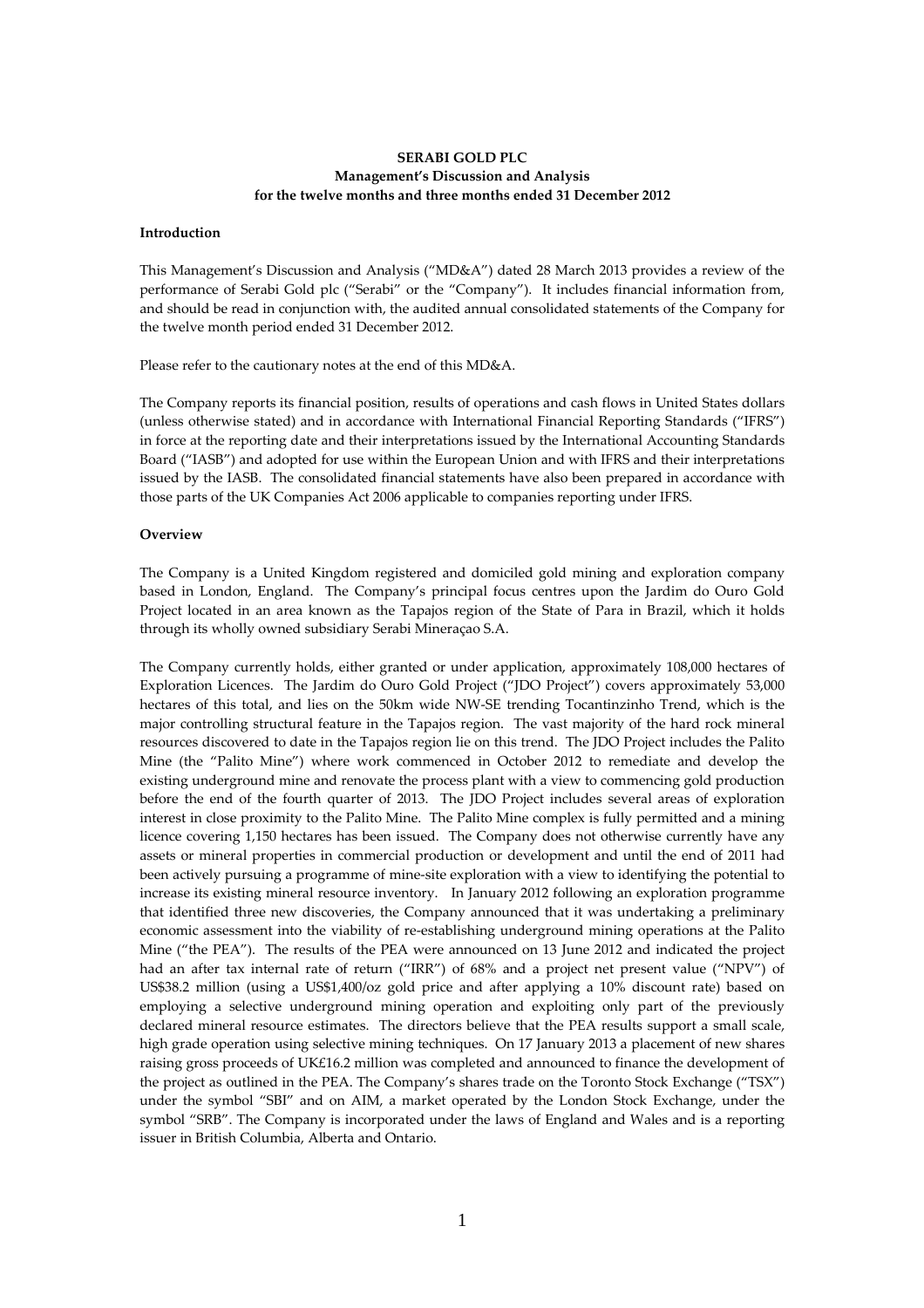Additional information on the Company, including the Company's most recent Annual Information Form, is available on SEDAR at www.sedar.com.

# **Corporate Highlights**

- On 17 January 2013 the Company completed the placement of 270 million new ordinary shares to raise in aggregate UK£16.2 million to finance the development and start-up of underground mining operations at its Palito Mine. The placement of new shares was underwritten by Fratelli Investments Limited, one of the Company's major shareholders.
- NCL Ingenieria y Construccion SA ("NCL") completed an independent Preliminary Economic Assessment (the "PEA") into the viability of re-establishing mining operations at the Palito Mine in June 2012. The results were reported on 13 June 2012 and the completed NI 43-101 compliant Technical Report was filed on 29 June 2012.
- Highlights of the PEA were as follows;
	- o After-tax IRR of 68% at a realised gold price of US\$1,400 per ounce;
	- o Project payback within two years of first gold production;
	- o Net after-tax cash flow generated over project life of US\$72.2 million at a realised gold price of US\$1,400 per ounce;
	- o After-tax NPV of US\$38.2 million; based on a 10% discount rate and a realised gold price of US\$1,400 per ounce;
	- o Average Life of Mine ("LOM") cash operating costs of US\$739 per ounce (gold equivalent) including royalties and refining costs;
	- o Average annual free cash flow (after tax and sustaining capital expenditure) of US\$11.0 million;
	- o Average gold grade of 8.98 g/t gold producing a total gold equivalent of 201,300 ounces;
	- o Average annual production of 24,400 gold equivalent ounces over the initial 8 year period with a range of between 19,000 to 30,000 ounces gold equivalent per annum; and
	- o Initial capital expenditures of US\$17.8 million prior to production start-up.
- The Operational Environmental Licence for the Palito Mine was renewed by Secretaria de Estado de Meio Ambiente ("SEMA"), the state Environmental Agency for the State of Para on 27 April 2012.
- The Company completed a placing of 27,300,000 units on 24 January 2012 raising gross proceeds of UK£2.73 million. Each of the 27,300,000 units were comprised of one ordinary share and one-sixth of one ordinary share purchase warrant of the Company, with each whole warrant being exercisable to acquire one ordinary share at an exercise price of UK£0.15 until 23 January 2014.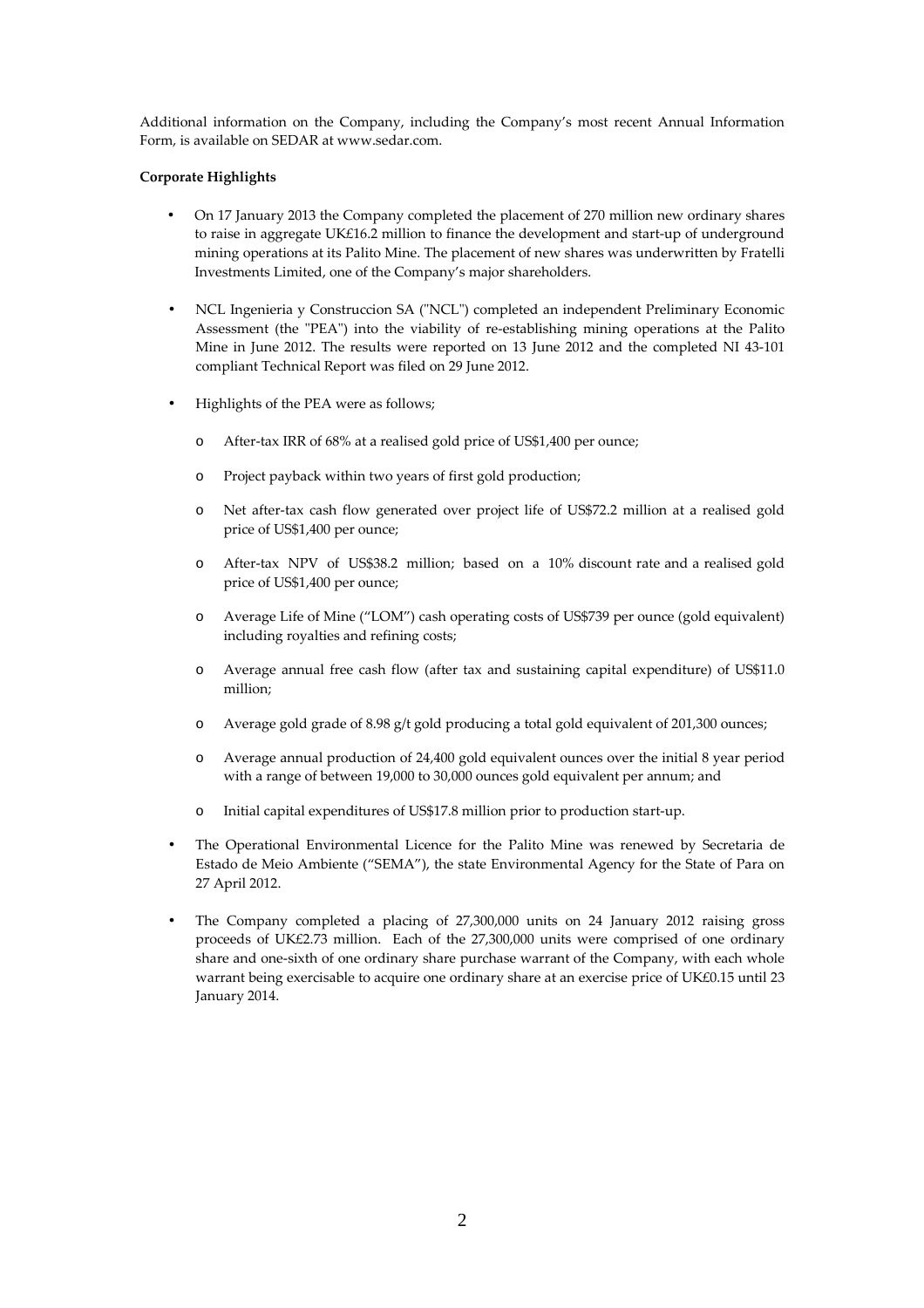### **History**

The Company currently holds, either granted or under application, approximately 108,000 hectares of Exploration Licences all located within the Tapajos Gold Mining Province, within the states of Para and Amazonas, Northern Brazil. These licences are divided into three project areas, namely the Jardim do Ouro ("JDO"), Sucuba, and Pizon projects. The Company does not currently have any assets or mineral properties in commercial production, however, the JDO Project does incorporate the Palito Mine. The Palito Mine has been in production under Serabi's ownership in the past, and work commenced in October 2012 to remediate and develop the existing underground mine and renovate the process plant with a view to commencing gold production before the end of the fourth quarter of 2013. In January 2012 the Company announced that it was undertaking a PEA into the viability of re-establishing underground mining operations at the Palito Mine the results of which were released in June 2012. The PEA focussed on the existing resources and considered a selective mining methodology, focused on maximising grade with production levels around 24,000 ounces per annum. On 17 January 2013 a placement of new shares raising gross proceeds of UK£16.2 million was completed and announced to finance the development of the project in line with the plans and scope outlined in the PEA and it is anticipated that first gold production will occur before the end of the fourth quarter of 2013. The Sucuba Project, located in the state of Para, for which the Company has submitted two applications for exploration permits covering an area of 10,815 hectares. The Pizon Project, located in the state of Amazonas, represents 44,712 hectares, in five exploration licences, one granted and four in application. The Company has not engaged in any exploration activity at the Sucuba or Pizon projects over the past 12 months, and has currently not budgeted for any exploration activity over the next 18 months. All activity budgeted at this time will focus on the JDO Project area.

# **Jardim do Ouro Project**

The JDO Project, originally acquired by the Company in 2001, covers a total area of 52,954 hectares, and is comprised of one mining licence granted on 23 October 2007 covering an area of 1,150 hectares, three exploration licences and six applications for exploration licences covering an aggregate of 51,804 hectares. The JDO Project is located in the Tapajós Mineral Province in the south east part of the Itaituba Municipality in the west of Pará State in central north Brazil. The Palito Mine and infrastructure itself lies some 4.5km south of the village of Jardim do Ouro and approximately 15km via road. Jardim do Ouro lies on the Transgarimpeira Road some 30km WSW of the town of Moraes de Almeida, located on the junction of the Transgarimpeira and the BR 163 (the Cuiabá - Santarém Federal Highway). Moraes de Almeida is approximately 300km south south-east by road of the municipal capital, and similarly named city, of Itaituba.

Within the JDO Project area is the Palito Mine, a high grade, narrow vein underground mine which was operated by the Company from late 2003 until the end of 2008. Towards the end of 2008 additional working capital was required to undertake necessary mine development and with no opportunity to raise additional working capital, as a result of the state of global financial markets at that time, management concluded that it was necessary to halt mining activity and place the underground portion of the Palito Mine on care and maintenance. Between the start of 2005 until the end of 2008 the Company processed a total of 480,000 tonnes of ore through the plant at an average gold head grade of 6.76 g/t. Average gold recovery during the period was 90%, with copper recovery around 93% providing total production over this period of 110,097 gold equivalent ounces. The Company continued to maintain some minor surface oxide ore production, through which some 7,200 ounces of gold was produced up to June 2010.

In December 2010 the Company released a technical report prepared by its consultants, NCL Brasil Ltda, (the NI 43-101 Technical Report for the Jardim do Ouro Project, Para State, Brazil). The report estimated, in accordance with Canadian Securities Administrators National Instrument 43-101 ("NI 43- 101"), a compliant Measured and Indicated mineral resource of 224,272 ounces (gold equivalent) and Inferred mineral resources of 443,956 ounces (gold equivalent).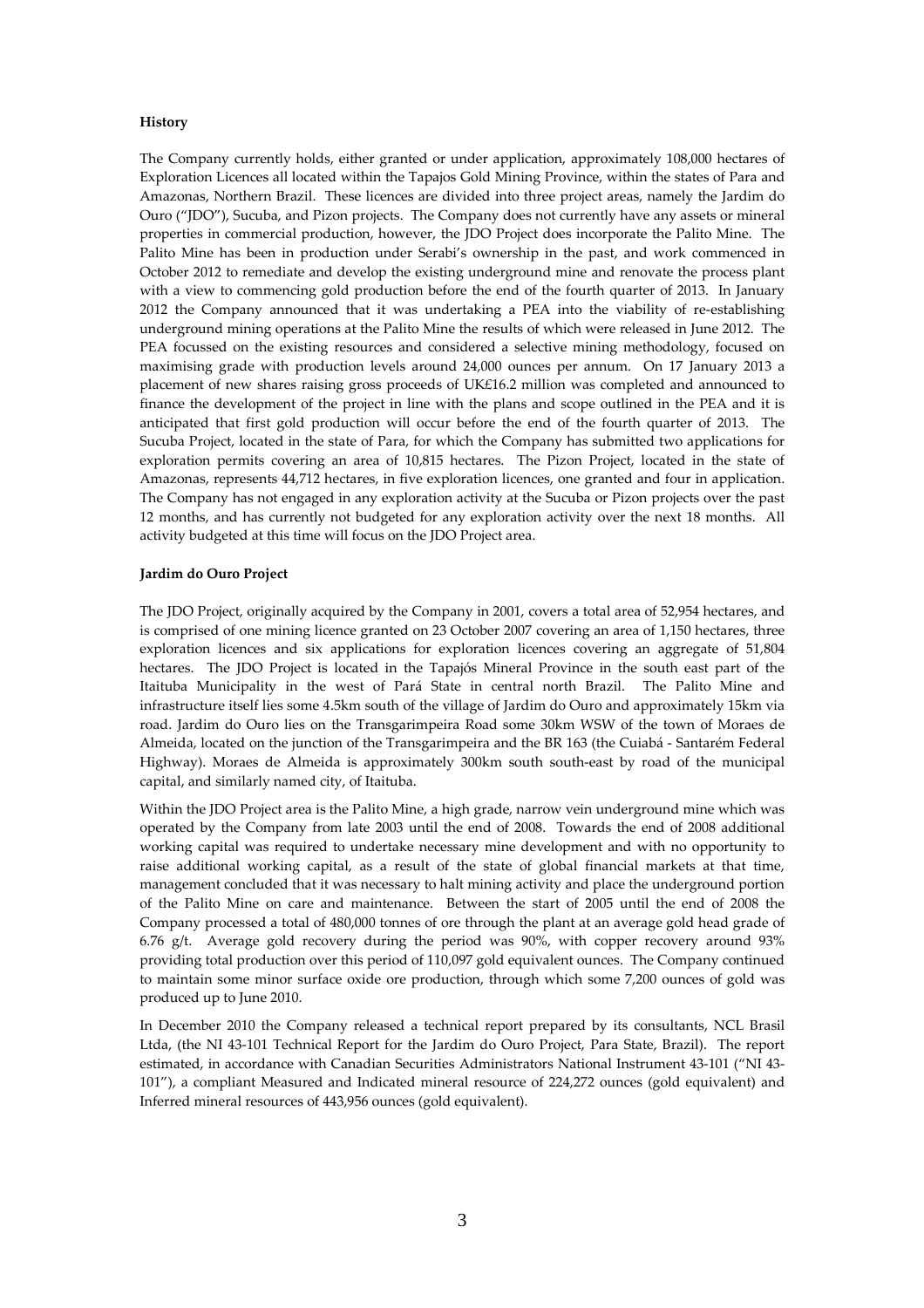|                  |           |                    |         |                | Contained                 |
|------------------|-----------|--------------------|---------|----------------|---------------------------|
|                  |           |                    |         | Contained      | Gold                      |
| <b>Mineral</b>   |           | Gold               | Copper  | Gold           | Equivalent                |
| <b>Resources</b> | Tonnage   | $(g/t \text{ Au})$ | $(%$ Cu | (Ounces) $(1)$ | $(Qunces)$ <sup>(2)</sup> |
| Measured         | 97,448    | 9.51               | 0.26    | 29,793         | 32,045                    |
| Indicated        | 753,745   | 7.29               | 0.23    | 176,673        | 192,228                   |
| Measured and     |           |                    |         |                |                           |
| Indicated        | 851,193   | 7.54               | 0.23    | 206,466        | 224,272                   |
|                  |           |                    |         |                |                           |
| Inferred         | 2,087,741 | 5.85               | 0.27    | 392,817        | 443,956                   |
|                  |           |                    |         |                |                           |

(1) Mineral resources are reported at a cut-off grade of 1.0 g/t.

(2) Equivalent gold is calculated using an average long-term gold price of US\$700 per ounce, a long-term copper price of US\$2.75 per pound, average metallurgical recovery of 90.3% for gold and 93.9% for copper.

Since placing the operation on care and maintenance the Company has sought to keep intact as much of the infrastructure as possible.. This includes the process plant comprising flotation and carbon-in-pulp ("CIP") gold recovery circuits which had historically been treating up to 600 t/day (200,000 t/year) of ore, a camp that had housed over 200 employees and maintenance and workshop facilities. The site is supplied with mains power sourced from a 25 mW hydroelectric generating station located approximately 100 km north east of the town of Novo Progresso on the Curuá (Iriri) River.

Following the suspension of mining operations the Company focused on mine-site exploration, primarily airborne and ground geophysics and geochemistry, followed by a 12,000m discovery and follow-up diamond drilling programme into advanced targets. The exploration objective has been to identify two or more Palito style and size deposits in close proximity to the Palito Mine and processing infrastructure. Three discoveries were made during 2011 within 3 kilometres of the Palito Mine. Management believes that these three discoveries, Piaui, Palito South and Currutela, warrant further drilling to enhance and bring them to a resource status. In addition management is of the view that the Palito gold deposit, the Palito South discovery and the Currutela discovery are hosted along the same structural zone. Initial drilling undertaken during the latter part of 2011 on the Palito South prospect located along strike immediately to the south east of Palito, yielded encouraging assay results.

Management are sufficiently encouraged by these results to consider that Piaui, Curutela and Palito South will between them and in time form a cornerstone of the resource growth that they set out to achieve at the start of 2010. In January 2012, the Company commissioned NCL to undertake a Canadian NI 43-101 compliant PEA into the viability of re-establishing underground mining operations at the Palito Mine. The results of the PEA were announced by the Company on 13 June 2012 and the complete NI 43-101 compliant technical report issued on 29 June 2012. The directors believe that the PEA results support a small scale, high grade operation using selective mining techniques. On 17 January 2013 a placement of new shares raising gross proceeds of UK£16.2 million was completed and announced to finance the development of the project in line with the plans and scope outlined in the PEA. Work commenced in October 2012 to remediate and develop the existing underground mine and renovate the process plant with a view to commencing gold production before the end of the fourth quarter of 2013. Management is hopeful that, if successful, the cash flow from the initial underground mining operation can be used, at least in part, to fund the future evaluation and development of the Piaui, Currutela and Palito South prospects.

# **RESULTS OF OPERATIONS**

#### **Exploration and technical programmes executed during the fourth quarter of 2012**

The Company's results of operations for the three month period ended 31 December 2012 were comprised solely of the activities related to the results of operations of the Company's 100% owned subsidiary Serabi Mineraçăo S.A.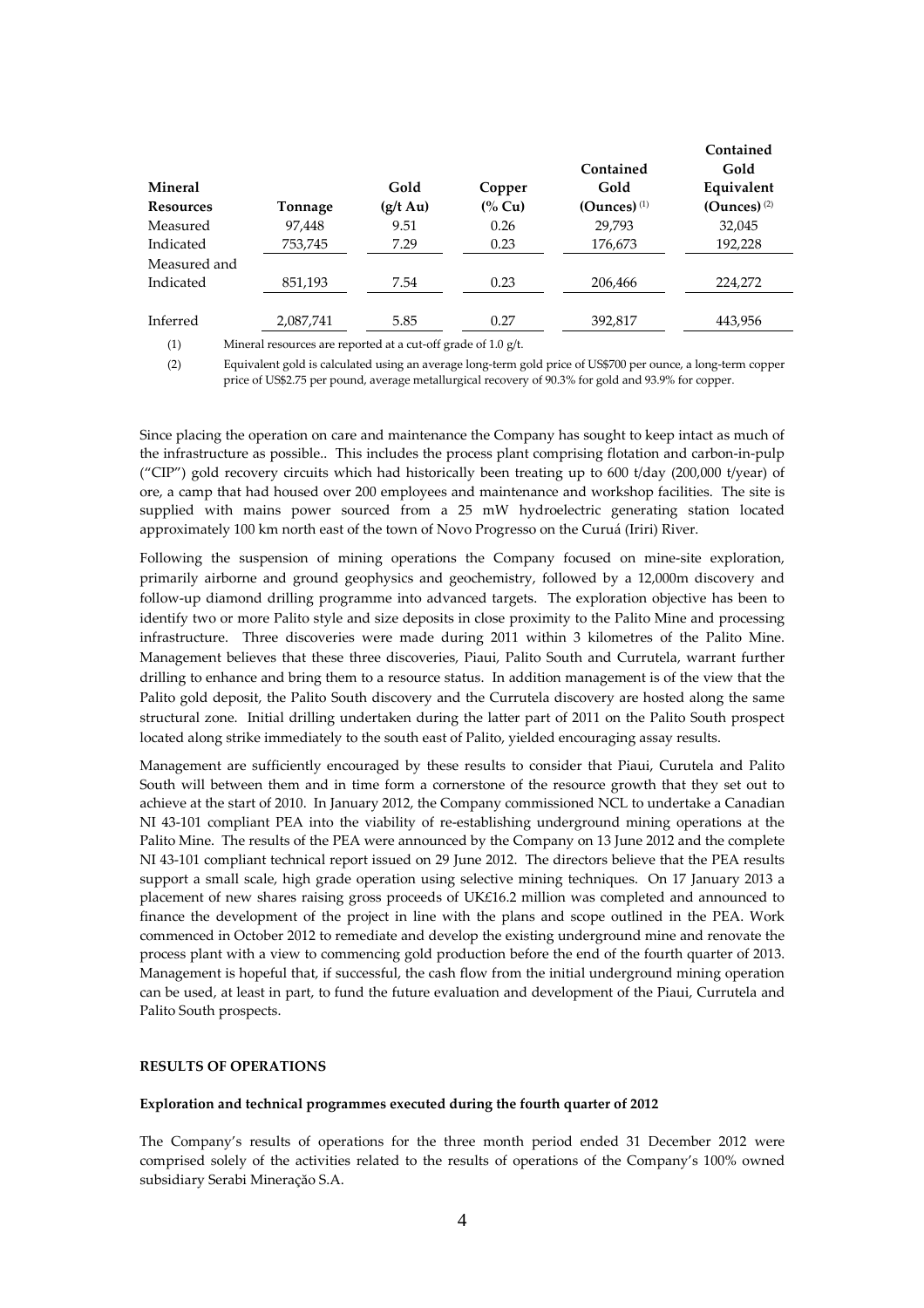Following completion of the PEA, activity at the Palito Mine site during the fourth quarter has been comprised primarily of preparatory work for the development programme for the commencement of mining operations. Work commenced on the de-watering of the mine using existing pumps and suppliers were approached to provide detailed quotations and delivery schedules for long lead time items and equipment. Work has been on-going on refinement of the mining plan and management has been interviewing key personnel to form the core of the project development team.

By the end of February 2013,;

- De-watering of the mine had been completed;
- A new mine management and technical team had been hired and were in place;
- A mining contractor with a proven track record in narrow vein selective mining secured and hired;
- The first items of mining equipment had arrived at site on 15 February 2013; and
- Remediation of the crushing and flotation sections of the process plant was underway together with the detailed engineering design for the milling circuit and cyanidation plant.

On 2 October 2012, the Company entered into a conditional subscription agreement with Fratelli Investments Limited ("Fratelli"), one of its major shareholders, to subscribe for and underwrite a placement of new shares to raise in aggregate UK£16.2 million to finance the development and start-up of underground mining operations at its Palito gold mine. In addition, Fratelli provided an interim secured short term loan facility of US\$6.0 million to the Company ("Loan Agreement") to provide additional working capital and to enable it to commence the initial works at Palito. On 17 January 2013 the Company announced that it had completed a placement of 270 million new ordinary shares raising gross proceeds of UK£16.2 million and shortly thereafter the short term loan was re-paid.

### **Progress during the quarter and twelve months ended 31 December 2012**

### *Property Highlights:*

- Assay results from ALS Minerals confirmed preliminary results issued in December 2011 for drilling undertaken on the Palito South extension and the Piaui prospect. Independent results reported an average upgrade for gold assays of 8% and 14.9% respectively, compared with the preliminary reported results;
- NCL personnel visited Palito during March 2012 to undertake their field evaluation as part of the NI 43-101 compliant PEA into the viability of re-establishing underground mining operations at the Palito Mine;
- The Operational Environmental Licence for the Palito Mine was renewed by Secretaria de Estado de Meio Ambiente ("SEMA"), the state Environmental Agency for the State of Para on 27 April 2012;
- On 13 June 2012, the results of the PEA were announced by the Company and the complete NI 43- 101 compliant technical report issued on 29 June 2012.
- De-watering of the mine was completed in January 2013;
- A new mine management and technical team commenced in mid-January 2013;
- The first items of mining equipment arrived at site on 15 February 2013;
- Initial contract mining personnel arrived at site on 15 February 2013;
- Remediation of the crushing and flotation sections of the process plant commenced early in 2013; and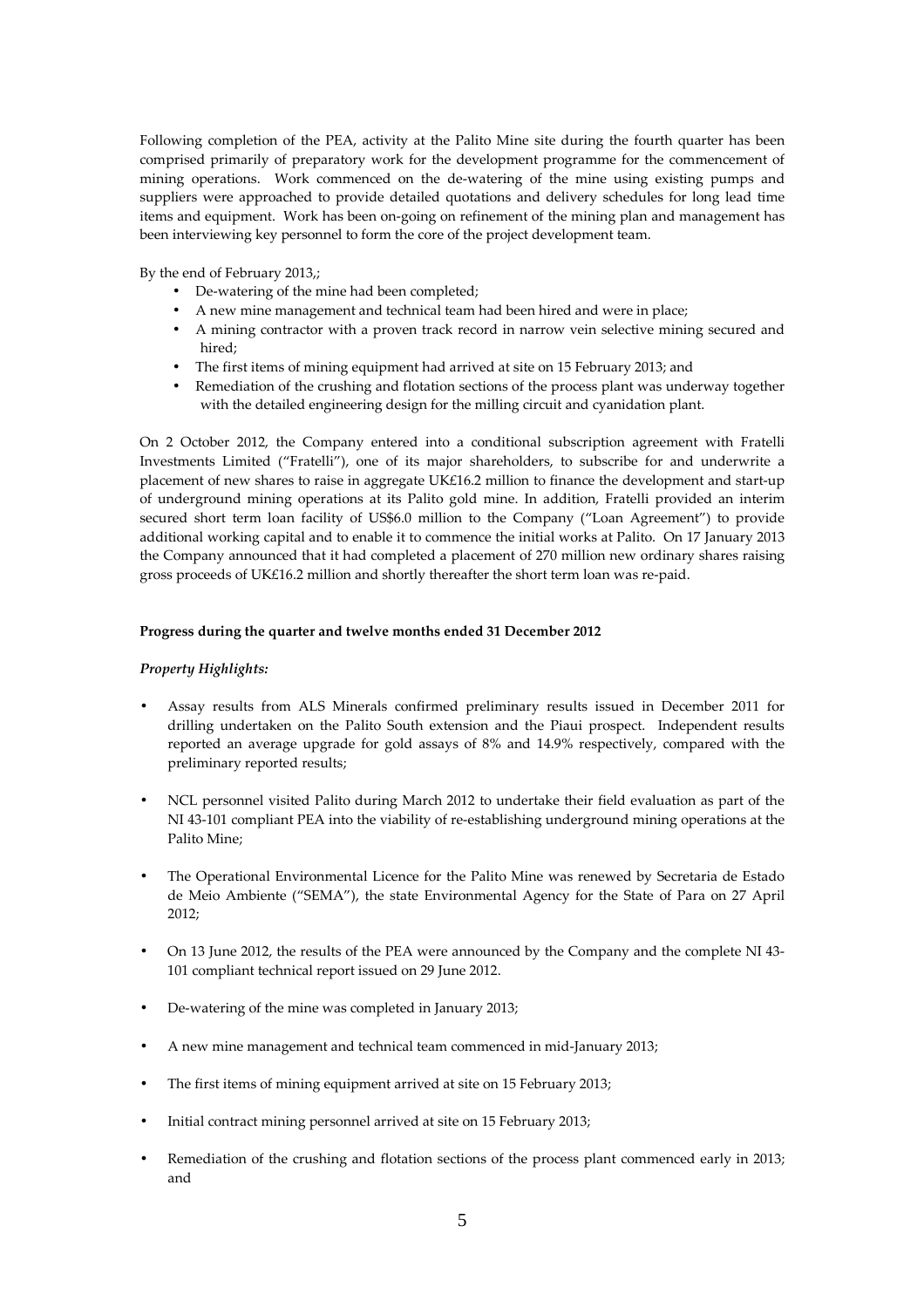• The contract for the detailed engineering design on the milling circuit and cyanidation plant has been awarded and work commenced.

Exploration activity has been suspended during 2012 with the completion of the discovery exploration drilling programmes at the Piaui, Palito South and Currutela prospects in late 2011.

For the first 6 months of 2012, the focus was exclusively on the preparation of the PEA and preparatory and planning work required in advance of commencement of the required development and remediation works. Personnel numbers have been reduced to reflect the lower levels of activity at the Palito Mine and the Company's neighbouring exploration projects and the remaining employees were involved with on-going plant and infrastructure maintenance, environmental management and general site rehabilitation.

A renewal of the Operational Environmental Licence for the Palito Mine was issued on 27 April 2012 by SEMA which is the appropriate regulatory authority for such matters. The new Operating Licence (LO6704/2012) allows the Company to extract and process gold and associated metallic ores from the Company's mining licence area 850.175/2003, where the Palito Mine and all the Company's current Measured and Indicated resources and Inferred resources are located and means that all the required permits are current and in place in advance of any re-commencement of mining operations at Palito. The new Operating Licence was granted, consistent with prior renewals, for a period of one year. During November 2012, the Company submitted all the necessary documents to SEMA for the renewal of the Operating Licence upon its expiry on 26 April 2013.

With a positive PEA and the financing required for the capital development of Palito underwritten, the development plan outlined in the PEA was set in motion at the start of October 2012. Key elements of this development plan as set out in the MD&A for the third quarter of 2012 were as follows:

- De-watering of the mine;
- Appointment of a mining contractor;
- Appointment of key project personnel;
- Placement of orders for mining equipment and mobile mining fleet;
- Underground mine development, with stoping areas defined and prepared and a stockpile of ore produced; and
- Refurbishment of the crushing and processing plant in preparation for commencing ore processing in the fourth quarter of 2013.

The de-watering of the mine was completed during January 2013 and also in January 2013 a new mine management and technical team were appointed. These appointments complement and follow the appointment of a project manager during the latter part of 2012 and with the mine dry, reinstatement of the underground mine services (including power, compressed air supply and ventilation) is now well underway.

An underground loader and drilling rig were delivered to site during February 2013 at the same time as the arrival of the initial group of mining contractors. As a result remediation of existing underground haulage routes and work on new mine development accesses and galleries commenced before the end of February 2013. Orders for further items of mobile mining fleet have been placed. These items are not immediately required and fabrication and shipping timetables indicate that these additional drilling rigs and underground loaders should be delivered to site during the third quarter of 2013.

In parallel with the progress on development of the underground mine, work on the remediation of the process plant is underway. Necessary repairs and overhaul of the crushing plant and flotation sections have commenced, with the crushing plant having been largely dismantled for renovation. The remainder of the process plant – the milling, cyanidation and elution circuits – is undergoing a detailed engineering study which will optimise the performance of the plant and should be completed by the end of March 2013 in order for construction to commence shortly thereafter.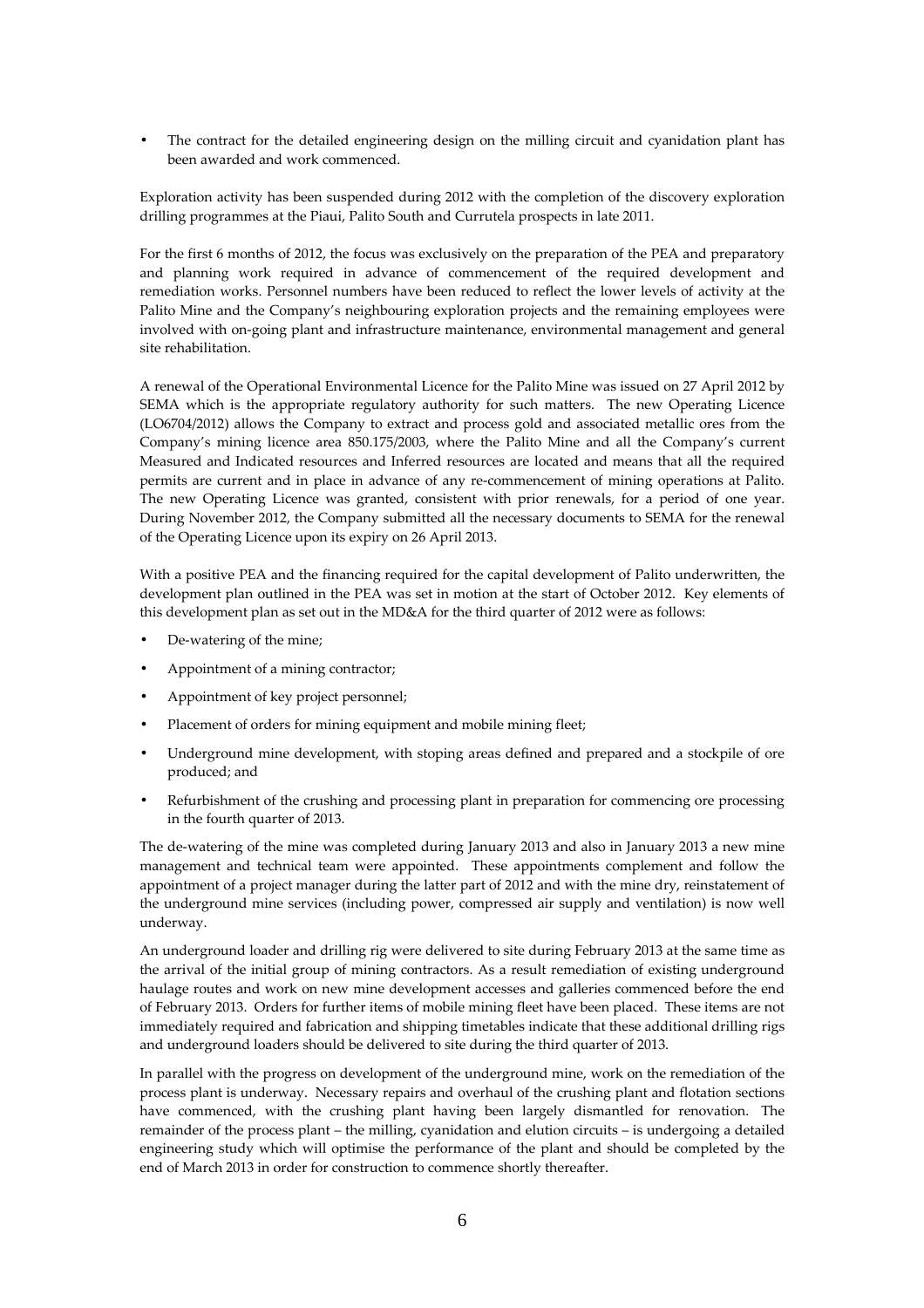In anticipation of a progressive increase in staffing levels over the coming months, new pre-fabricated accommodation units have been ordered and will be functional by mid-year. These will complement the existing accommodation facilities and allow the Company to improve the overall standard of accommodation that it provides to its employees. Civil works to locate this accommodation have commenced.

## *Outlook*

The proceeds of the share placement completed and announced on 17 January 2013 will be allocated to the development programme for the start-up of gold production at Palito. The Company's exploration activities will therefore continue to be limited and the directors expect that future exploration activity will be financed from the cash flow from gold production at Palito and may therefore not be undertaken until such time as sufficient and sustainable levels of cash flow are achieved.

Development activity to place the Palito Mine into commercial production will be ongoing over the remainder of 2013.

The Company's technical staff will continue their work on the optimisation of the mine plan. In the short term the Company's own personnel, working alongside personnel supplied by a specialist narrow-vein mining contractor, will undertake the required ramp development and installation of new accesses and ore development galleries ahead of stope preparation, which will commence before the end of the year. All ore that is mined from development activity over the next nine month period will be stockpiled on the surface. The Company intends to establish a sufficiently large, uncrushed, highgrade ore stockpile ensuring that, once the plant is commissioned in the fourth quarter, an ore stock is available for the first few months of processing.

The Company is using a combination of its own staff, local contract engineering firms and specialist engineering groups to renovate and upgrade the process plant and infrastructure. This allows work to be carried out concurrently in each area of the plant. However, until the detailed engineering studies are completed, in particular on the cyanidation and elution sections, activity will be focussed on the crushing, grinding and flotation sections.

During the first half of 2013, the Company will also be approaching a number of refining and trading groups to ascertain interest in, and obtaining indicative terms for purchasing the copper/gold concentrate that will be produced at the Palito Mine and which is expected to account for in excess of 70% of the revenues of the operation.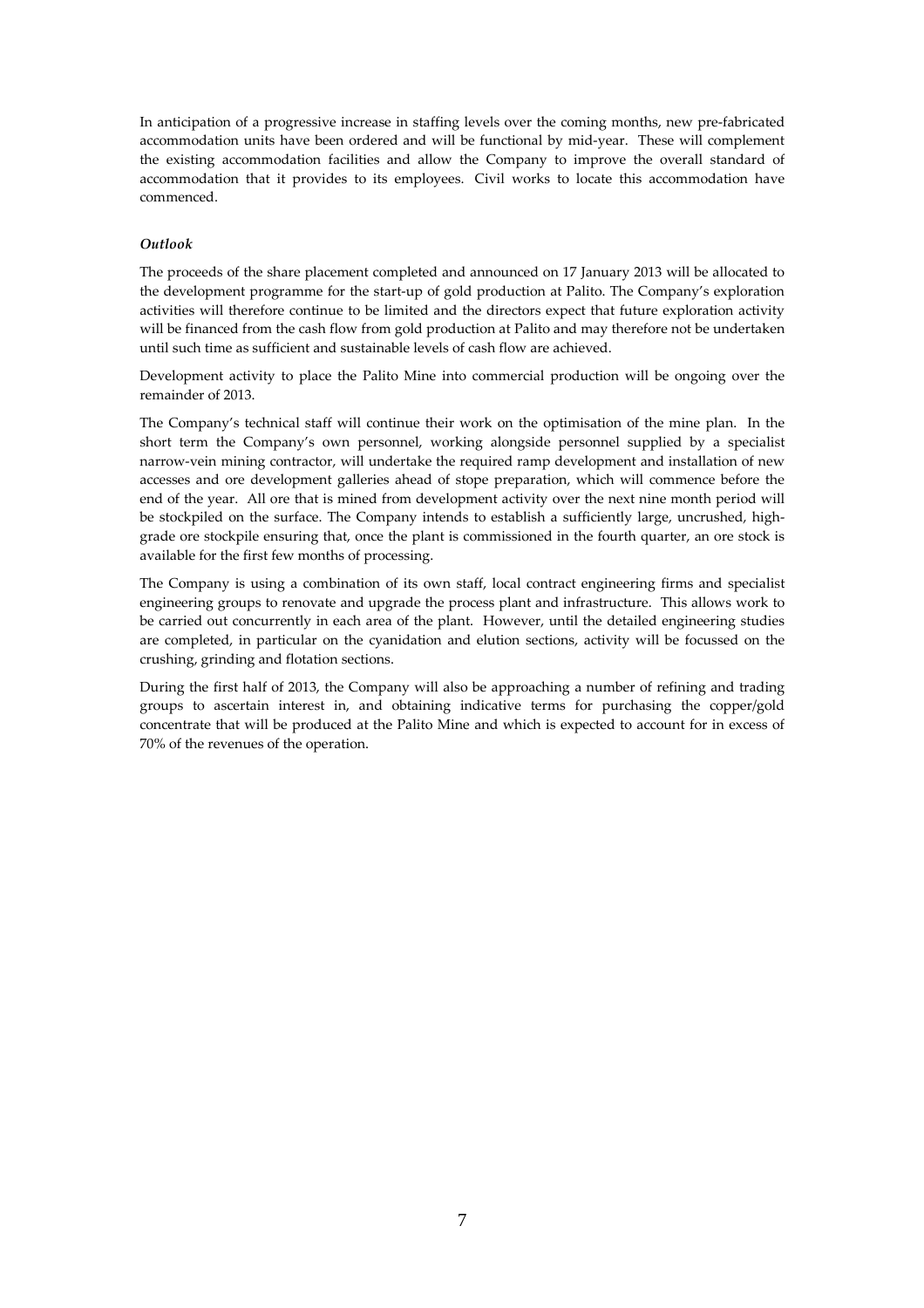#### **SELECTED FINANCIAL INFORMATION**

The data included herein is taken from the Company's annual audited financial statements and unaudited interim financial information. The audited financial statements are prepared in accordance with International Financial Reporting Standards ("IFRS") in force at the reporting date and their interpretations issued by the International Accounting Standards Board ("IASB") and adopted for use within the European Union and with IFRS and their interpretations adopted by the IASB. The consolidated financial statements have also been prepared in accordance with those parts of the Companies Act 2006 applicable to companies reporting under IFRS. Whilst the unaudited interim financial statements are compiled in accordance with IFRS, they do not contain sufficient financial information to comply with IFRS.

#### **Results of Operations**

# **Three month period ended 31 December 2012 compared to the three month period ended 31 December 2011**

The loss from operations increased from US\$103,528 for the 3 months ended 31 December 2011 to US\$299,842 for the 3 month period ended 31 December 2012. The Company has in the 3 months ended 31 December 2012 made provision of BrR\$546,436 (US\$280,280) in respect of spare parts that it considers are obsolete or will not otherwise be required by the Company in its planned gold production operations. This represents approximately 27% of the inventory held by the Company at 31 December 2012.

In the 3 months to 31 December 2011 all costs relating to the maintenance of the process plant were treated as an operating expense as they were incurred. For that 3 month period this costs was BrR\$192,411 (US\$103,429). Since the decision was taken by the Board, at the end of June 2012, to proceed with the commencement of mining activities the plant has been considered to be in a state of refurbishment and all costs related to the plant are being capitalised as part of the overall mine development costs and therefore there is no change to the income statement in the 3 month period to 31 December 2012.

Notwithstanding the increased loss from operations the loss on ordinary activities before interest has reduced from US\$1,554,525 to US\$1,349,489. Major contributors to the reduced level of loss are a reduction in administration costs from US\$773,512 to US\$679,272 and a reduction in depreciation charges from US\$509,873 to US\$83,110.

Administration costs for the 3 month period ended 31 December 2011 reflected income from the sale of crushed mined waste rock for road aggregate amounting to approximately US\$76,000. There has been no similar revenue in the 3 month period ended 31 December 2012. In Brazil administration costs have reduced by approximately US\$240,000. In the 3 month period ended 31 December 2011 the Company made a provision for additional taxes amounting to BrR\$237,900 (US\$142,430) for which there has been no corresponding transaction in the 3 month period ended 31 December 2012. Expenditure reductions between the corresponding periods have also been realised on travel and information technology and from the expiry of certain rental contracts for equipment. The level of claims made against the Company with respect to past employment disputes has also reduced from US\$88,000 in the 3 month period to 31 December 2011 to approximately US\$20,000 in the 3 month period to 31 December 2012.

The reduction in depreciation charges between the two periods reflects many of the Company's assets reaching the end of their original forecast lives for amortisation purposes and have therefore now been fully amortised.

During the period ended 31 December 2012, management took the decision not to renew certain exploration licences relating to the Modelo project. Accordingly accumulated exploration expenditures amounting to US\$267,703 have been written off.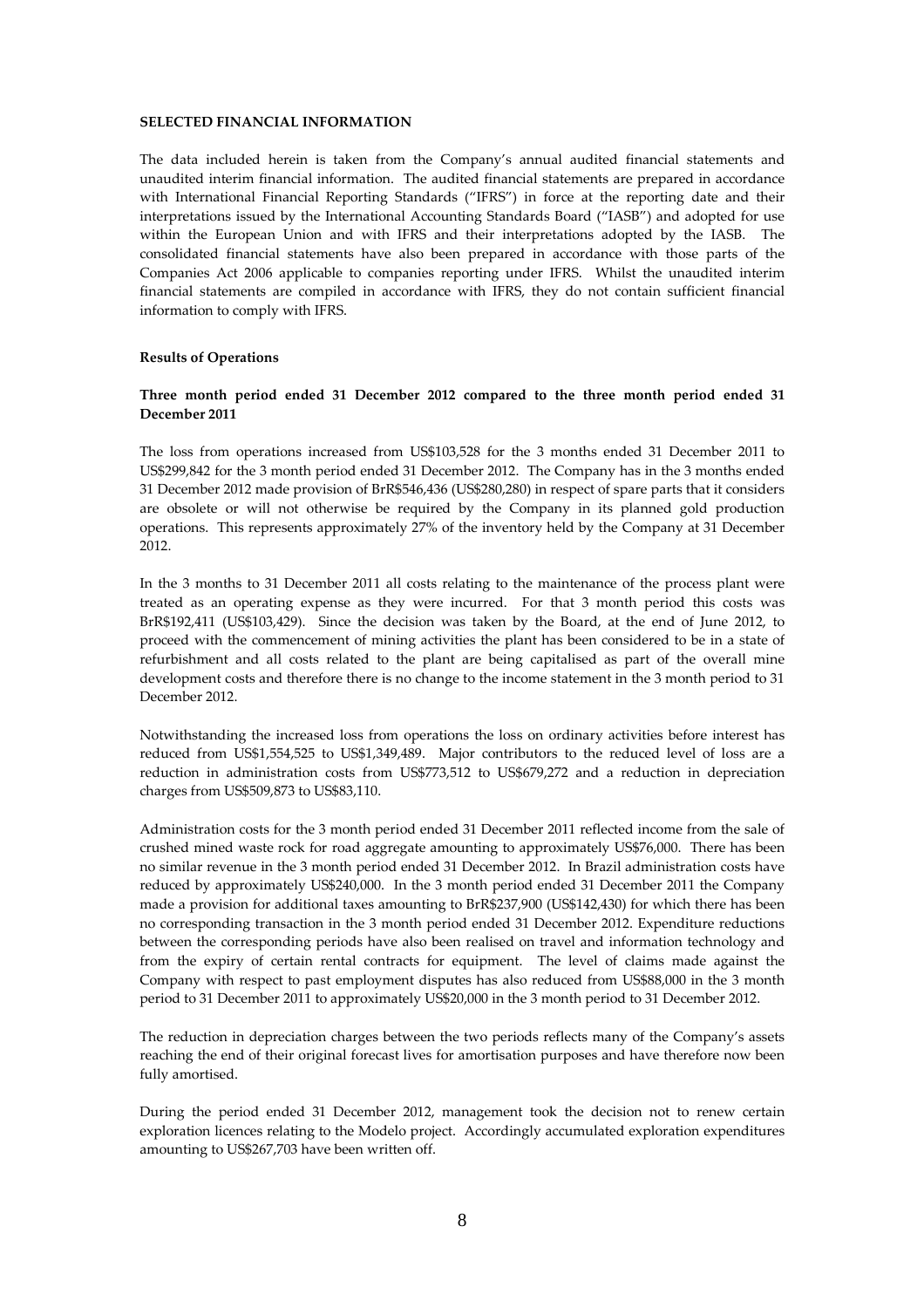The Company recorded a foreign exchange gain of US\$95,975 in the 3 month period to 31 December 2011 although US\$70,500 of this related to the reversal of a previous foreign exchange charge relating to the rehabilitation provision. Realised foreign exchange gains in the 3 month period to 31 December 2011 were therefore US\$26,000 compared with a loss of US\$799 for the 3 month period ended 31 December 2012.

Net interest charges for the 3 month period to 31 December 2012 were US\$498,343 compared with US\$432,312 for the corresponding period 3 month period to 31 December 2011. An analysis of the composition of these charges is set out in the table below:

|                                                           | 2012    | 2011    |
|-----------------------------------------------------------|---------|---------|
|                                                           | US\$    | US\$    |
| Interest on short term loan                               | 80,745  |         |
| Fee for provision of short term loan                      | 180,000 |         |
| Interest expense on convertible loan stock                | 14,131  | 11,254  |
| Finance element of adjustment to rehabilitation provision | 170,913 | 305,136 |
| Other interest and finance expenses                       | 52,542  | 122,898 |
|                                                           | 498,385 | 439,288 |
| Interest income                                           | (42)    | (6,976) |
|                                                           | 498.343 | 432,312 |

Interest and fees on the short term loan relate to a US\$6.0 million facility provided by Fratelli Investments Limited ("Fratelli") which was entered into on 1 October 2012. Under the loan agreement a facility fee of 3% was payable to Fratelli and interest accrued at the rate of 12% per annum. The facility was repaid in January 2013 from the proceeds of a UK£16.2 million placement of new ordinary shares that was completed on 17 January 2013.

The rehabilitation provision relates to the estimated costs of the remediation of the Palito Mine site upon its eventual closure and uses cost estimates made by the Company and previously submitted in reports to the DNPM. The provision represents the discounted present value of the cost estimates which are themselves subject to inflation adjustments. To the extent that the value of the provision is varied through changes in exchange rates or changes in inflation or interest rates such variations are treated as a foreign exchange cost or an interest cost. Accordingly the variation reflecting the reduced discount rate applied following reductions in the Brazilian SELIC rate at the end of 2012 as well as changes in inflation rates have been accounted for as interest charges. Whilst management had been reviewing the level of provision carried during prior quarters it had not recorded any adjustment to the level of provision in any of the earlier 3 month periods of 2012. Accordingly the movement in the provision for the 3 month period ended 31 December 2012 is the same as the movement in the provision for the 12 month period ended 31 December 2012.

Other interest and finance expenses are primarily related to the Brazilian operation and the reduction in the 3 months to 31 December 2012 compared with the 3 months to 31 December 2011 reflects reduced levels of settlements with long term creditors to which interest is being applied and also reduced levels of penalty from tax authorities for past adjustments of taxes due to be collected by the Company on behalf of both the Federal and State tax authorities.

# **Twelve month period ended 31 December 2012 compared to the twelve month period ended 31 December 2011**

For the twelve month period ended 31 December 2012 the Company recorded a net loss of US\$4,736,986 (5.29 US cents per share) compared to a net loss of US\$5,935,823 (10.01 US cents per share) for the comparative period last year.

The loss from operations for the year to 31 December 2012 was reduced to US\$477,961 by comparison with the year to 31 December 2011 when the loss incurred was US\$567,705. It should be noted that the year to 31 December 2012 only includes plant maintenance costs related to the process plant up to 30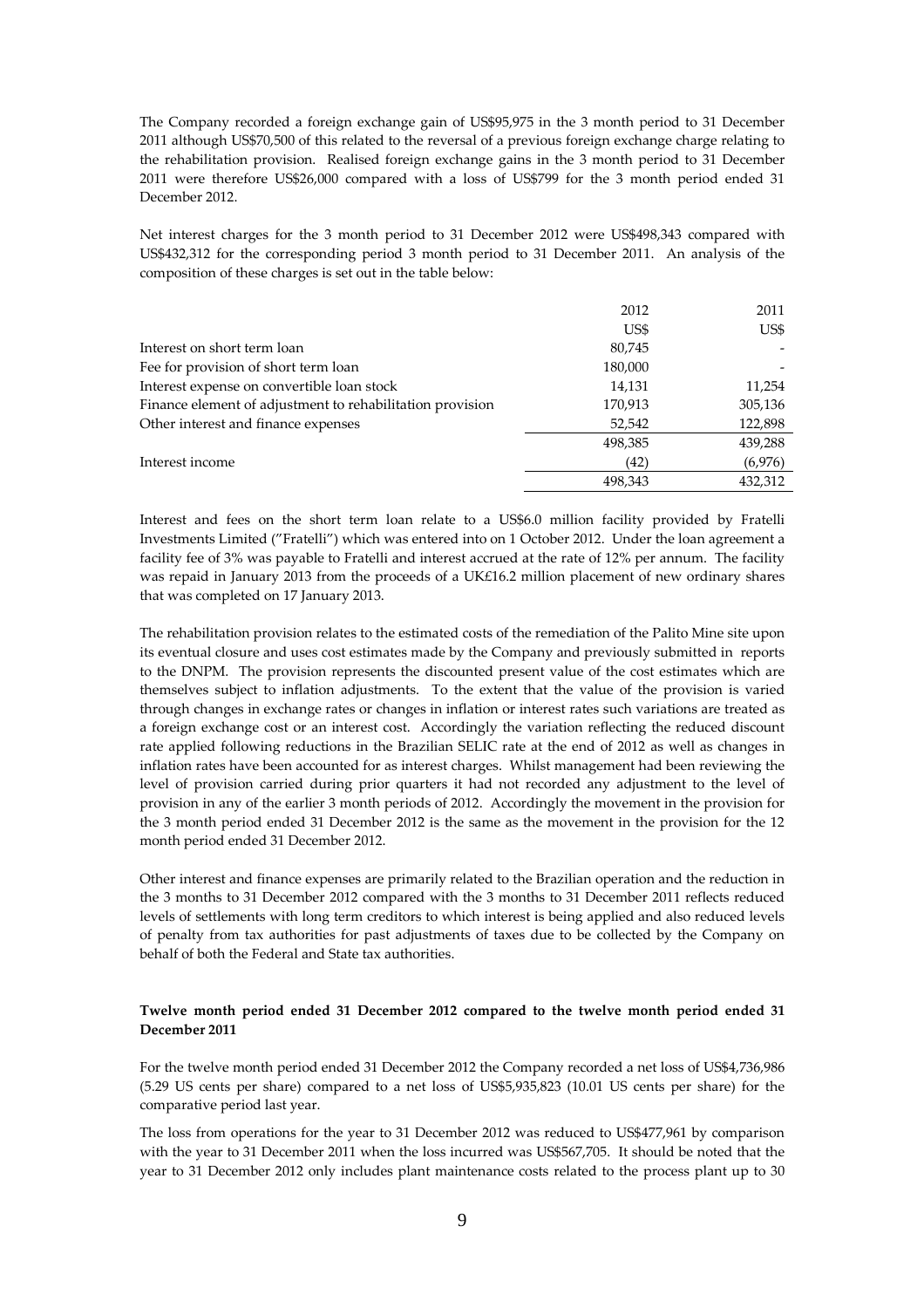June 2012 after which time all related costs have been treated as part of the development expenditures of starting gold production operations at the Palito Mine and therefore capitalised. Expenditures for the year ended 31 December 2011 of US\$571,512 were for the full 12 month period and also reflect that, for this 12 month period, the crushing section of the plant was operational as the company was selling crushed mine waste material for road aggregate, an activity which has now ceased.

As noted earlier the Company has, during the financial period ended 31 December 2012, made a provision of BrR\$546,436 (US\$280,080) in respect of obsolete spare parts or items it considers the Company will not use in the future operations.

Administration costs for the 12 month period to 31 December 2012 were US\$2,513,272 compared with US\$2,886,707 for the preceding financial year. The reduction of US\$373,435 is net of the income generated in 2011 of US\$506,575 from waste rock sales resulting in an actual year on year reduction of US\$880,010. Of this reduction US\$465,261 is the result of a reduced provision for the settlement of past employment related claim. A further US\$430,000 reduction is also attributable to activities in Brazil. The reduction in administration costs recorded in Brazilian Reals was BrR\$526,000 (US\$269,600) reflecting lower salary costs, reduced consulting fees and expiring equipment rental arrangements. In addition the Company made provision for additional taxes amounting to BrR\$237,900 (US\$142,430) in the period to 31 December 2011 and there has been no similar provision required for the year to 31 December 2012. The remainder is primarily the result of exchange rate effects following the weakening of the exchange rate between the US\$ and the BrR\$. For the 12 months to 31 December 2011 the average rate was 1.6703 whilst for the corresponding period to 31 December 2012 the average rate was 1.9510.

In the year ended 31 December 2011 the Company recorded a one-off charge relating to a provision against the recoverability of certain taxes from the State of Para amounting to BrR\$215,910 (US\$129,264) and received a one-off income in the form of a settlement of an outstanding charge with a supplier which reduced the liability that had been recorded by the Company by an amount equivalent to US\$540,441. There have been no such corresponding events in the year ended 31 December 2012.

The Company has written off all exploration costs relating to past exploration activity at the Modelo project amounting to US\$267,703. This follows the decision of management not to renew exploration licences that it held for this project.

Depreciation charges for the year ended 31 December 2012 were US\$891,101 a reduction of approximately US\$1.36 million. A significant portion of the property, plant and equipment held by the Company has now been fully depreciated.

The charge in respect of the fair value of share based payments has reduced from US\$263,861 for the year ended 31 December 2011 to US\$128,882 for the year ended 31 December 2012. Option awards are valued using the Black-Scholes valuation method. Recent awards have been made at lower exercise prices than in the past reflecting the prevailing share prices and consequently generate lower valuations for each option award.

Net interest expense for the year ended 31 December 2012 was US\$549,664 compared with US\$478,114 for the year ended 31 December 2011. An analysis of the composition of these charges is set out in the table below:

|                                                           | 2012    | 2011     |
|-----------------------------------------------------------|---------|----------|
|                                                           | US\$    | US\$     |
| Interest on short term loan                               | 80,745  |          |
| Fee for provision of short term loan                      | 180,000 |          |
| Interest expense on convertible loan stock                | 56,304  | 45,722   |
| Finance element of adjustment to rehabilitation provision | 170,913 | 334,636  |
| Other interest and finance expenses                       | 67,802  | 156,839  |
|                                                           | 555,835 | 537,197  |
| Interest income                                           | (6,171) | (59,083) |
|                                                           | 549,664 | 478,114  |

Interest and fees on the short term loan relate to the US\$6.0 million facility provided by Fratelli Investments Limited ("Fratelli") which was entered into on 1 October 2012. Under the loan agreement a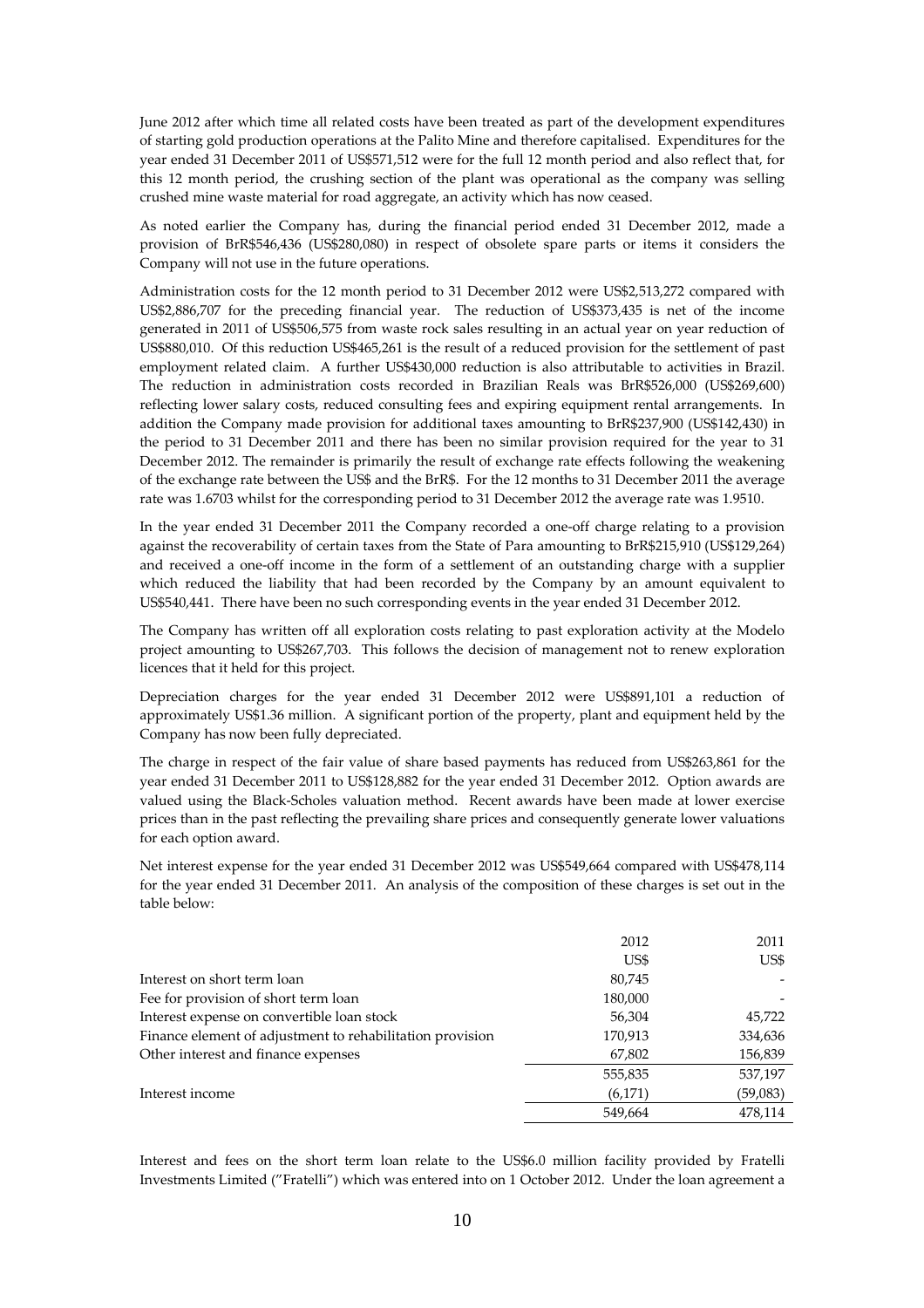facility fee of 3% was payable to Fratelli and interest accrued at the rate of 12% per annum. The facility was repaid in January 2013 from the proceeds of a UK£16.2 million placement of new ordinary shares that was completed on 17 January 2013.

The rehabilitation provision relates to the estimated costs of the remediation of the Palito Mine site upon its eventual closure and uses cost estimates made by the Company previously submitted in reports to the DNPM. The provision represents the discounted present value of the cost estimates which are themselves subject to inflation adjustments. To the extent that the value of the provision is varied through changes in exchange rates or changes in inflation or interest rates such variations are treated as a foreign exchange cost or an interest cost. Accordingly the variation reflecting the reduced discount rate applied following reductions in the Brazilian SELIC rate at the end of 2012 as well as changes in inflation rates have been accounted for as interest charges.

Other interest and finance expenses are primarily related to the Brazilian operation and the reduction in the 12 months to 31 December 2012 compared with the 12 months to 31 December 2011 reflects reduced levels of settlements with long term creditors to which interest is being applied and also reduced levels of penalty from tax authorities for past adjustments of taxes due to be collected by the Company on behalf of both the Federal and State tax authorities.

Reduced levels of cash holdings explain the reduced level of interest income derived in the twelve months ended 31 December 2012 compared with the corresponding period of 2011 falling from US\$59,083 to US\$6,171.

Exchange differences on the currency translation of foreign operations reflect the revaluation of the assets and liabilities of those foreign operations. The Brazilian Real has fallen in value relative to the United States Dollar over the twelve month period ended 31 December 2012. The rate as at 31 December 2012 was 2.0435 Brazilian Real to one United States Dollar compared with a rate as at 31 December 2011 of 1.8758. This decline has resulted in a reduction in US Dollar terms of the book value of the assets of the Company's Brazilian subsidiary in particular the values attributable to the Palito Mine and the deferred exploration interests. Any appreciation in the Brazilian Real will result in a reversal of this exchange loss.

|                                    | Ouarter ended  | Ouarter ended  | Ouarter ended  | Ouarter ended  |
|------------------------------------|----------------|----------------|----------------|----------------|
|                                    | 31 December    | 30 September   | 30 June        | 31 March       |
|                                    | 2012           | 2012           | 2012           | 2012           |
|                                    | US\$           | US\$           | US\$           | US\$           |
| Revenues                           |                |                |                |                |
| Operating expenses                 | (296,017)      |                | (64,250)       | (117, 694)     |
| Gross loss                         | (296,017)      |                | (64,250)       | (117, 694)     |
| Administration expenses            | (679, 272)     | (450, 047)     | (573, 167)     | (810, 786)     |
| Provision for indirect taxes       |                |                |                |                |
| Option costs                       | (33,244)       | (33, 244)      | (33, 244)      | (29, 150)      |
| Write-off of past exploration      |                |                |                |                |
| expenditures                       | (267,703)      |                |                |                |
| Gain on asset disposals            | 9,857          |                | 8,599          |                |
| Depreciation of plant and          |                |                |                |                |
| equipment                          | (83, 110)      | (223,150)      | (158, 204)     | (426,637)      |
| Operating loss                     | (1,349,489)    | (706, 441)     | (820, 266)     | (1,384,267)    |
| Exchange                           | (4,380)        | 9,434          | (19, 103)      | 87,190         |
| Finance costs                      | (498,343)      | (18, 541)      | (14,731)       | (18,049)       |
| Loss before taxation               | (1,852,212)    | (715,548)      | (854, 100)     | (1,315,126)    |
| Loss per ordinary share (basic and |                |                |                |                |
| diluted)                           | $(2.03)$ cents | $(0.78)$ cents | $(0.94)$ cents | $(1.56)$ cents |

# **Summary of quarterly results**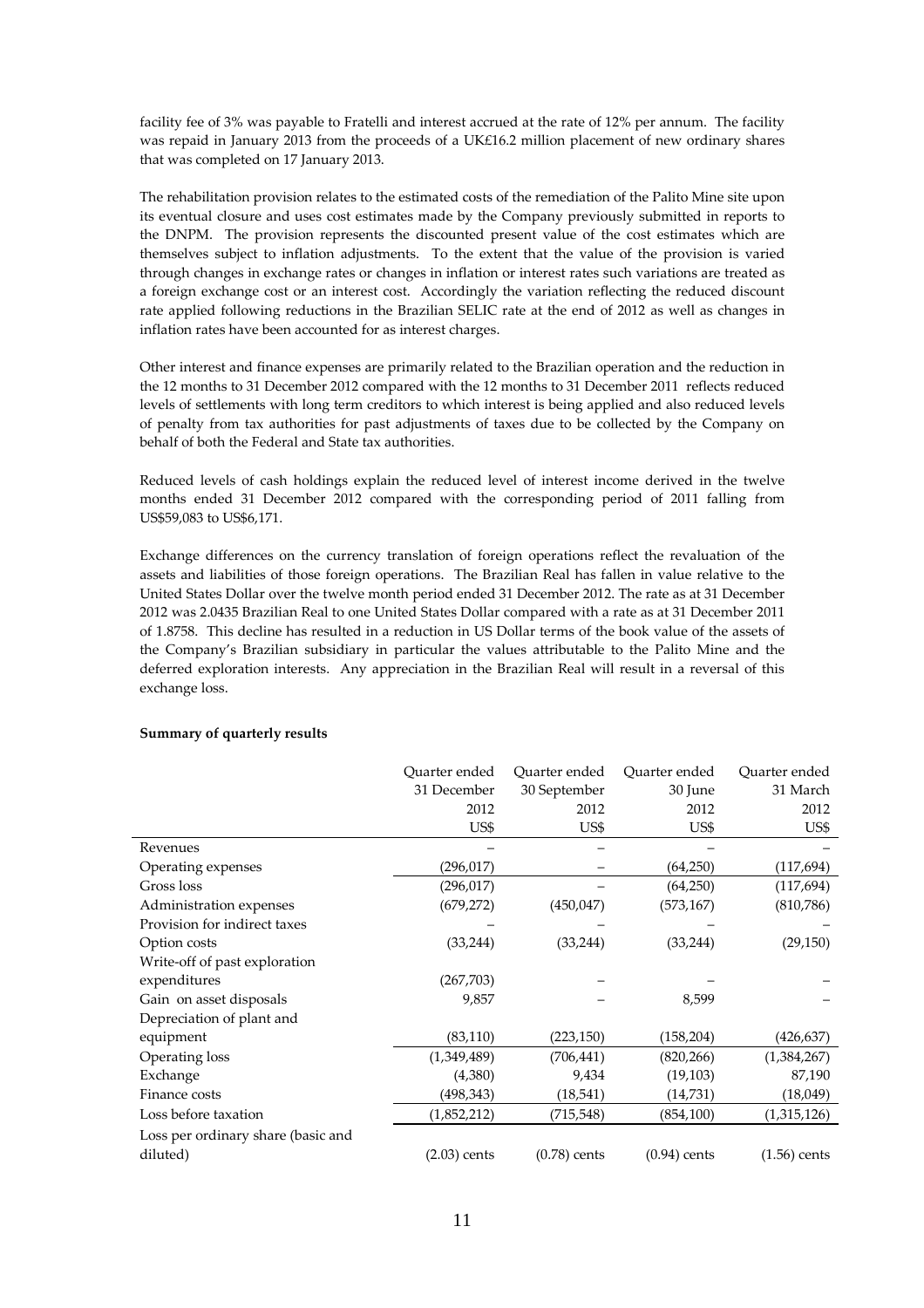|                               | Ouarter ended | Ouarter ended | Ouarter ended | Ouarter ended |
|-------------------------------|---------------|---------------|---------------|---------------|
|                               | 31 December   | 30 September  | 30 June       | 31 March      |
|                               | 2012          | 2012          | 2012          | 2012          |
|                               | US\$          | US\$          | US\$          | US\$          |
| Development and deferred      |               |               |               |               |
| exploration costs             | 17,360,805    | 18,249,489    | 17,405,081    | 17,998,296    |
| Property, plant and equipment | 26,848,991    | 25,514,742    | 25,845,466    | 28,690,108    |
| Total current assets          | 3,993,428     | 2,054,299     | 3,305,872     | 5,291,258     |
| Total assets                  | 48,203,224    | 45,818,530    | 46,556,419    | 51,979,662    |
| <b>Total liabilities</b>      | 8,942,223     | 4,358,930     | 4,219,578     | 4,537,035     |
| Shareholders' equity          | 39,261,001    | 41,459,600    | 42,336,841    | 47,442,627    |

|                                    | Quarter ended  | Quarter ended  | Quarter ended  | Quarter ended  |
|------------------------------------|----------------|----------------|----------------|----------------|
|                                    | 31 December    | 30 September   | 30 June        | 31 March       |
|                                    | 2011           | 2011           | 2011           | 2011           |
|                                    | US\$           | US\$           | US\$           | US\$           |
| Revenues                           | (99)           | 2,843          | 1,063          |                |
| Operating expenses                 | (103, 429)     | (152,001)      | (132, 260)     | (183, 822)     |
| Gross loss                         | (103, 528)     | (149, 158)     | (131, 197)     | (183, 822)     |
| Administration expenses            | (773, 512)     | (745,990)      | (701, 818)     | (665, 387)     |
| Settlement of supplier claim       |                |                |                | 540,441        |
| Provision for indirect taxes       | (129, 264)     |                |                |                |
| Option costs                       | (77, 151)      | (92, 399)      | (63,740)       |                |
| Write-off of past exploration      |                |                |                |                |
| expenditures                       |                |                |                | (30,571)       |
| Gain / (loss) on asset disposals   | 38,803         | (5,204)        | 11,178         | (13, 515)      |
| Depreciation of plant and          |                |                |                |                |
| equipment                          | (509, 873)     | (580, 845)     | (593, 796)     | (567,336)      |
| Operating loss                     | (1,554,525)    | (1,573,596)    | (1, 479, 373)  | (920, 190)     |
| Exchange                           | 95,975         | (168, 309)     | (44,988)       | 187,297        |
| Finance (costs)/income             | (432, 312)     | 2,221          | (38, 274)      | (9,749)        |
| Loss before taxation               | (1,890,862)    | (1,739,684)    | (1,562,635)    | (742, 642)     |
| Loss per ordinary share (basic and |                |                |                |                |
| diluted)                           | $(2.96)$ cents | $(2.72)$ cents | $(2.44)$ cents | $(1.65)$ cents |
|                                    |                |                |                |                |
|                                    |                |                |                |                |
| Development and deferred           |                |                |                |                |
| exploration costs                  | 16,648,884     | 15,122,184     | 14,785,541     | 11,679,390     |
| Property, plant and equipment      | 28,266,092     | 29,132,327     | 34,843,749     | 34,088,905     |
| Total current assets               | 3,309,822      | 6,376,759      | 10,897,744     | 13,933,052     |
| Total assets                       | 48,224,798     | 50,631,270     | 60,527,034     | 59,701,347     |
|                                    |                |                |                |                |
| <b>Total liabilities</b>           | 4,940,318      | 5,302,581      | 6,076,157      | 5,603,473      |
| Shareholders' equity               | 43,284,480     | 45,328,689     | 54,450,877     | 54,097,874     |

# **Liquidity and Capital Resources**

The Company had a working capital position of US\$(2,760,104), inclusive of a US\$4.5 million short term loan received from a major shareholder, at 31 December 2012 compared to US\$625,602 at 31 December 2011. On 2 October 2012, the Company announced that it had entered into a conditional subscription agreement with Fratelli Investments Limited ("Fratelli"), one of its major shareholders, to subscribe for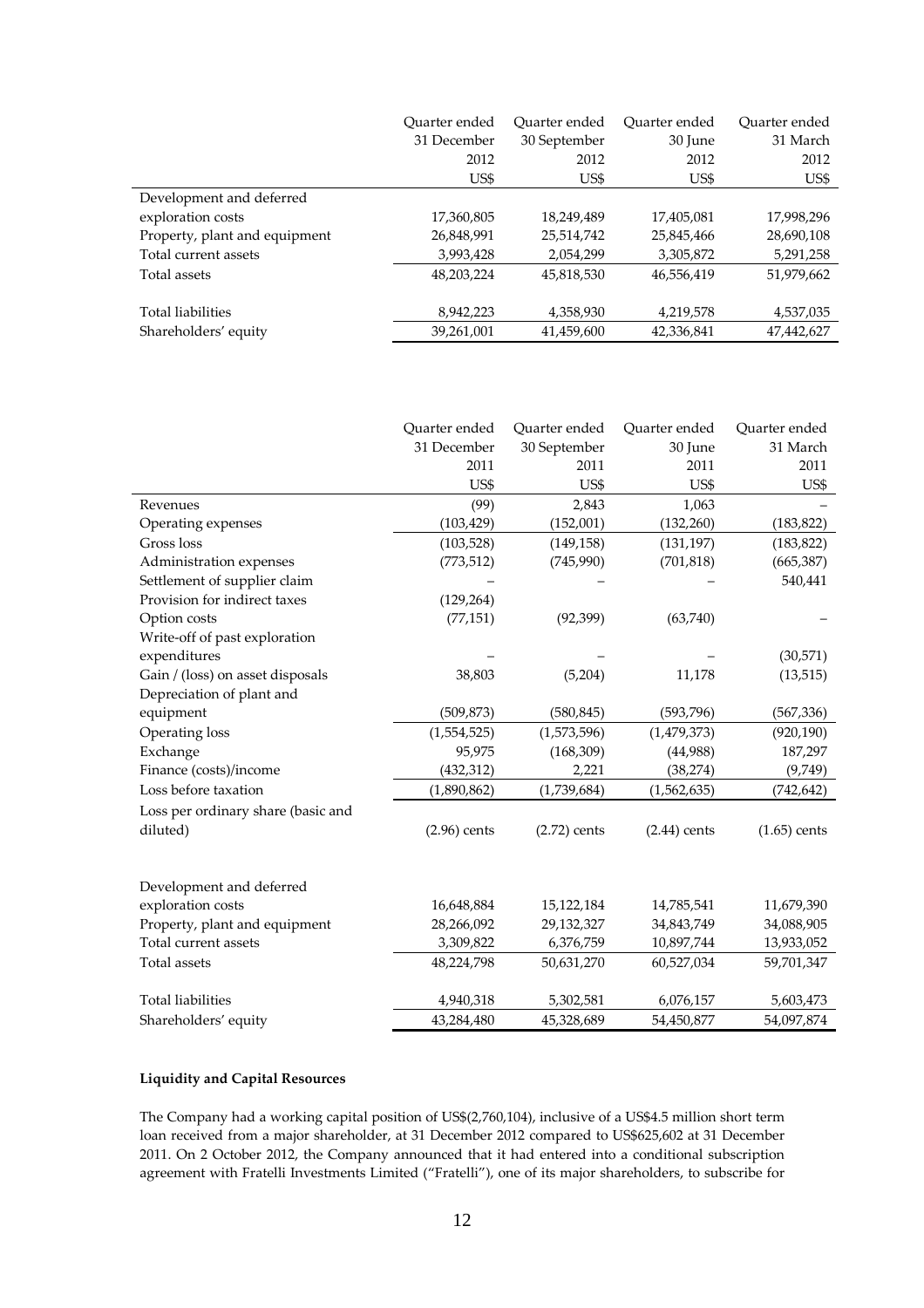and underwrite a placement of new shares to raise in aggregate UK£16.2 million to finance the development and start-up of underground mining operations at its Palito gold mine. In addition, Fratelli agreed to provide an interim secured short term loan facility of US\$6.0 million to the Company to provide immediate working capital to enable it to commence the initial works at Palito. The Company made its first drawdown against this loan facility on 2 October 2012 and as at 31 December 2012 the total amount drawn down was US\$4,500,000. The working capital position at 31 December 2012 includes cash and cash equivalents of US\$2,582,046 (2011: US\$1,406,458) and the outstanding loan to Fratelli of US\$4.5 million which was repaid in January 2013.

 The Company does not have any asset backed commercial paper investments. As the Company has no revenue and has in recent years supported its activities by the issue of further equity, the working capital position at any time reflects the timing of the most recent share placement completed by the Company.

During the twelve month period ended 31 December 2012, the Company issued 27,300,000 Ordinary Shares and 4,549,998 Warrants for gross cash proceeds of UK£2.7 million. The placement comprised the issue of 27,300,000 units where each unit consists of one Ordinary Share and one sixth of a Warrant whereby each whole Warrant entitles the holder to subscribe for one Ordinary Share at a price of UK£0.15 at any time until 23 January 2014.

The Company has, during the twelve month period ended 31 December 2012, incurred costs of US\$2,272,894 for development and exploration expenditures on its mineral properties, including the costs of the PEA undertaken by NCL, US\$71,977 on asset purchases, US\$1,697,975 related to the rehabilitation and development of the Palito Mine and used cash of US\$3,439,852 to support its operating activities. Further details of the exploration and development activities conducted during the year are set out elsewhere in this MD&A.

On 31 December 2012, the Company's total assets amounted to US\$48,203,224 which compares to the US\$48,224,798 reported at 31 December 2011. The current ssset component has increased by some US\$0.60 million reflecting higher cash balances offset by the write off of inventory. Whilst some US\$4.0 million has been expended on non-current assets the devaluation of the Brazilian Real against the United States Dollar has resulted in exchange variations reducing the carrying value of exploration interests by US\$1.3 million and of mining property, plant and equipment by US\$2.3 million. The remaining reduction in value of some US\$0.9 million is attributable to depreciation charges raised during the period. Total assets are mostly comprised of property, plant and equipment, which as at 31 December 2012 totalled US\$26,848,991 (December 2011: US\$28,266,092), of which US\$1,622,093 relates to project development expenditure at the Palito Mine and deferred exploration and development cost which as at 31 December 2012 totalled US\$17,360,805 (December 2011: US\$16,648,884), of which US\$16,298,769 relates to capitalised exploration expenditures at, or in close proximity to, the Palito Mine. The Company's total assets also included cash holdings of US\$2,582,046 (December 2011: US\$1,406,458).

Receivables of US\$85,509 as at 31 December 2012 are at similar levels to 31 December 2011 when the receivables balance was US\$87,440. The receivables as of 31 December 2012 are primarily deposits paid by the Company. Prepayments as of 31 December 2012 were US\$603,005 compared with US\$701,669 as at 31 December 2011, a decrease of US\$98,664. The prepayments primarily represent prepaid taxes in Brazil amounting to US\$514,493, of which the majority is federal and state sales taxes which the Company expects to recover either through off-set against other federal tax liabilities or through recovery directly.

The Company's total liabilities at 31 December 2012 of US\$8,942,223 (December 2011: US\$4,940,318) included the short term loan payable to Fratelli Investments Limited which, including interest, amounted to US\$4,580,745 as well as accounts payable to suppliers and other accrued liabilities of US\$2,384,724 (December 2011: US\$3,192,900). The total liabilities include US\$364,656 including accrued interest (December 2011: US\$296,122) attributable to the £300,000 loan from a related party, which has a repayment date of 31 October 2014 subject to the right of the holder at any time, on one or more occasions, on or before the repayment date, to convert any of the outstanding amounts owed by the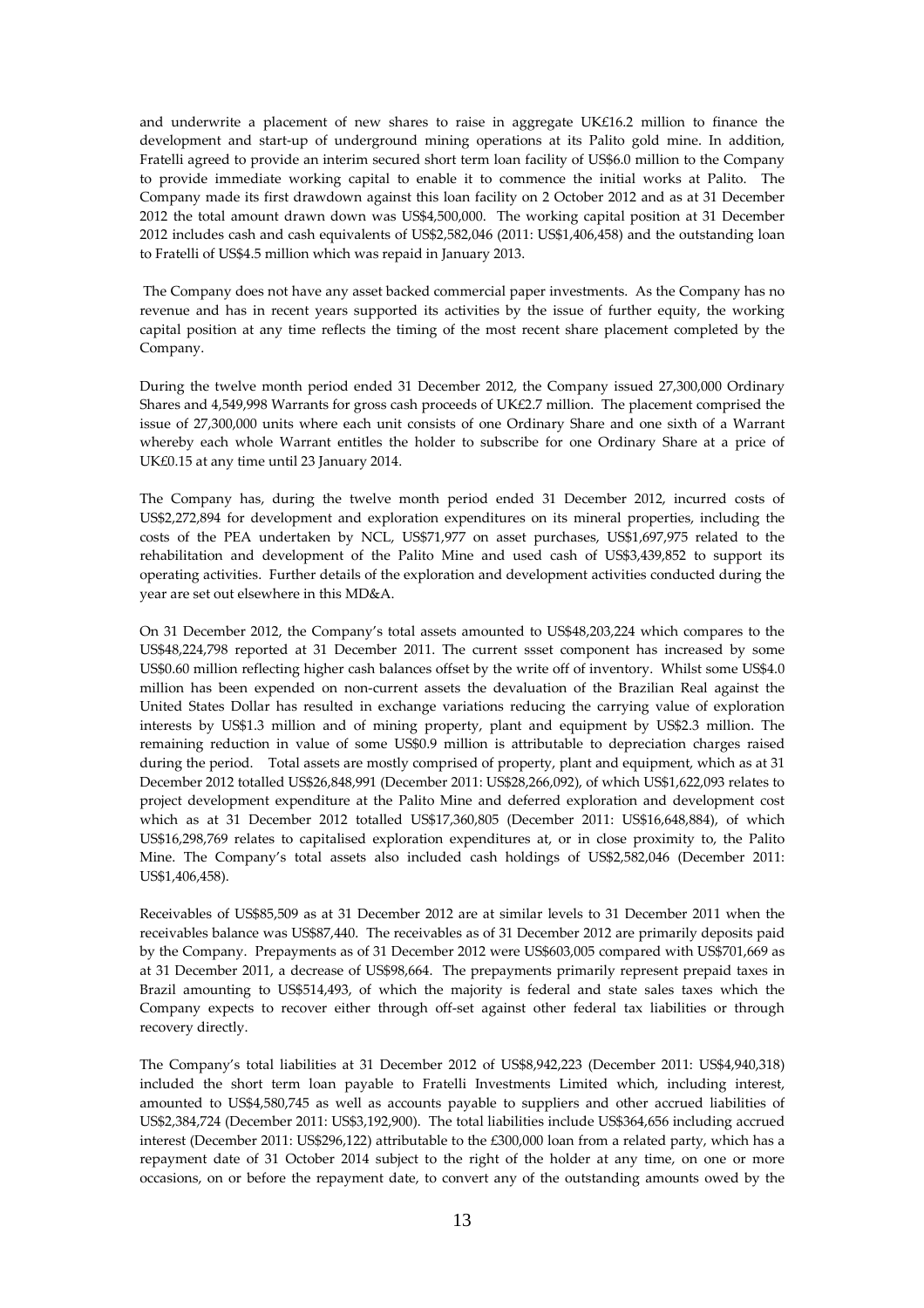Company to Ordinary Shares at a price of 15 pence per Ordinary Share. It also includes the amount of US\$1,612,098 (December 2011: US\$1,451,296) in respect of provisions including US\$1,223,392 (December 2011: US\$1,155,000) for the cost of remediation of the current Palito Mine site at the conclusion of operational activity.

During the early part of 2012 the Company commissioned a Preliminary Economic Assessment ("PEA") of the viability of re-commencing mining operations at the Palito Mine. The report which was completed and published in June 2012 was positive and the Company entered into a conditional subscription agreement with Fratelli Investments Limited ("Fratelli") on 2 October 2012 to subscribe for and underwrite a placement of new shares to finance the development and start-up of underground mining activities at the Palito gold mine. In addition, Fratelli agreed to provide an interim secured loan facility of US\$6.0 million to provide additional working capital to the Company and to enable it to commence the initial works at Palito. The placing of 270 million new Ordinary Shares with Fratelli and other subscribers was completed on 17 January 2013, raising gross proceeds of UK£16.2 million. The Company has repaid out of the proceeds the amount of the loan facility that had been drawn down, which at that time was US\$4.5 million plus accrued interest. Management considers that the Company has adequate access to capital to be able to complete the necessary mine development and process plant and infrastructure rehabilitation works that are required in order to be able to commence gold production before the end of 2013. From the time that production operations commence at planned rates management anticipates that the Company will have sufficient cash flow to be able to meet all its obligations as and when they fall due and to, at least in part, finance the exploration and development activities that it would like to undertake on its other exploration projects.

There are, however, risks associated with the commencement of any new mining and processing operation whereby unforeseen technical and logistical events result in additional time being required for commissioning or additional costs needing to be incurred, giving rise to the possibility that additional working capital may be required to fund these delays or additional capital requirements. Should additional working capital be required the Directors consider that further sources of finance could be secured within the required timescale.

# **Contractual commitments**

The Company has operating leases in respect of office premises in London, England and Belo Horizonte, Brazil.

The Company holds certain exploration prospects which require it to make certain payments under rental or purchase arrangements allowing the Company to retain the right to access and undertake exploration on these properties. Failure to meet these obligations could result in forfeiture of any affected prospects. Management estimates that the cost over the next twelve months of fulfilling the current contracted commitments on all the properties in which the Group has an interest will be US\$154,122.

On 9 November 2009 (as further detailed in note 16 of the Company's 2012 annual financial statements) the Company entered into a Convertible Loan Stock agreement with Greenwood Investments Limited ("Greenwood") whereby Greenwood made available to the Company a loan of UK£300,000 repayable on 31 October 2014. Greenwood has the right at any time, on one or more occasions, on or before the repayment date to convert any of the outstanding amounts owed by the Company to Ordinary Shares at a price of 15 pence per share. The loan was drawn down on 14 December 2009 and interest will accrue at the rate of 1 per cent. per annum and is compounded. In January 2012 Greenwood assigned its interest in the Convertible Loan Stock to Anker Holding AG. Anker Holding AG is beneficially owned by the spouse of Mr. Christopher Kingsman, a non-executive director of the Company. Mr Kingsman is a director of Anker Holding AG.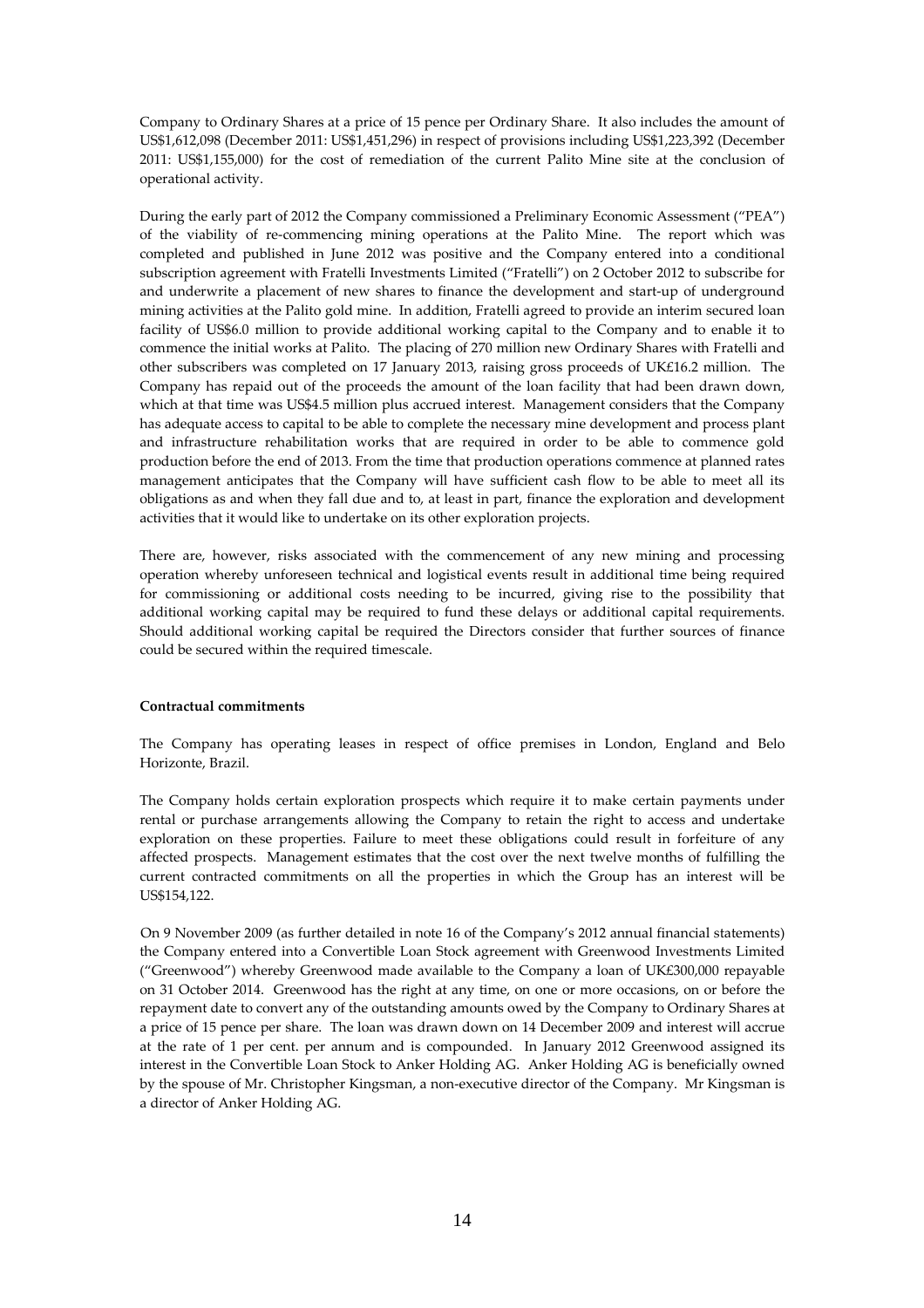|                               | Payments due by period |           |           |           |         |
|-------------------------------|------------------------|-----------|-----------|-----------|---------|
| Contractual obligations       | Total                  | Less than | 1-3 years | 4-5 years | After 5 |
|                               |                        | 1 year    |           |           | years   |
|                               | S                      | \$        |           | \$        | \$      |
| Long term debt                | 364,656                |           | 364,656   |           |         |
| Capital lease obligations     |                        |           |           |           |         |
| Operating leases              | 104.547                | 72.261    | 32.286    |           |         |
| Purchase obligations          |                        |           |           |           |         |
| Other long term obligations   |                        |           |           |           |         |
| Total contractual obligations | 469,203                | 72,261    | 396.942   |           |         |

#### **Transactions with related parties of the Company**

On 1 October 2012, the Company entered into a secured loan agreement for a total facility of US\$6.0 million ("the Loan Agreement") with Fratelli Investments Limited ("Fratelli") and at the same time entered into conditional subscription agreement with Fratelli for the placement of up to 270 million new Ordinary Shares. At that time Fratelli held a 19.3% interest in the issued share capital of the Company. Under the Loan Agreement Fratelli agreed to provide up to US\$6.0 million to be drawn down in four instalments commencing 1 October 2012 to provide working capital to the Company and the Group and to allow initial development work to commence on the start-up of gold production at the Palito Mine. The loan was to be repaid within 6 months of the first drawdown and carried interest at a rate of 12% per annum and an arrangement fee of 3% of the facility amount. The loan was secured against the entire share capital of Serabi Mining Limited a subsidiary of Serabi Gold plc and the 99.99% shareholder of Serabi Mineraçăo SA, which is the licence holder for the Palito Mine. In addition the Company also made a charge in favour of Fratelli over all current and future sums owed by Serabi Mineraçăo SA to Serabi Gold plc. Following completion of the share placing on 17 January 2012, all amounts borrowed by the Company under the loan facility plus accrued interest were repaid to Fratelli and all security released.

#### **Financial and other instruments**

The Company's financial assets at 31 December 2012 which comprise trade and other receivables and cash, are classified as loans and receivables. All of the Company's financial liabilities which comprise trade and other payables, accruals and interest bearing liabilities, are classified as liabilities measured at amortised cost.

The Company has not entered into any derivative transactions and it is not currently the Company's policy to undertake trading in financial instruments.

The main financial risks arising from the Company's activities remain unchanged from the previous financial year namely commodity prices, currency, liquidity, credit and interest rates. The Board reviews and agrees policies for managing each of these risks and these are summarised below:

#### **Commodity price risk**

By the nature of its activities and whilst the Company is not currently producing revenue and does not expect to generate any significant revenue during 2013, the Company is potentially exposed to fluctuations in commodity prices and in particular the price of gold and copper as these could affect its ability to raise further finance in the future, its future revenue levels and the viability of its projects. It is not currently the Company's intention to enter into any arrangements to protect itself from changes in the prices of these commodities. The Company does however closely monitor the prices of these commodities and will consider the use of hedging contracts, where appropriate, in the future.

At the end of the three month period ended 31 December 2012 and at the end of the financial year ended 31 December 2012, the Company had no unsold or part-paid production and accordingly the results for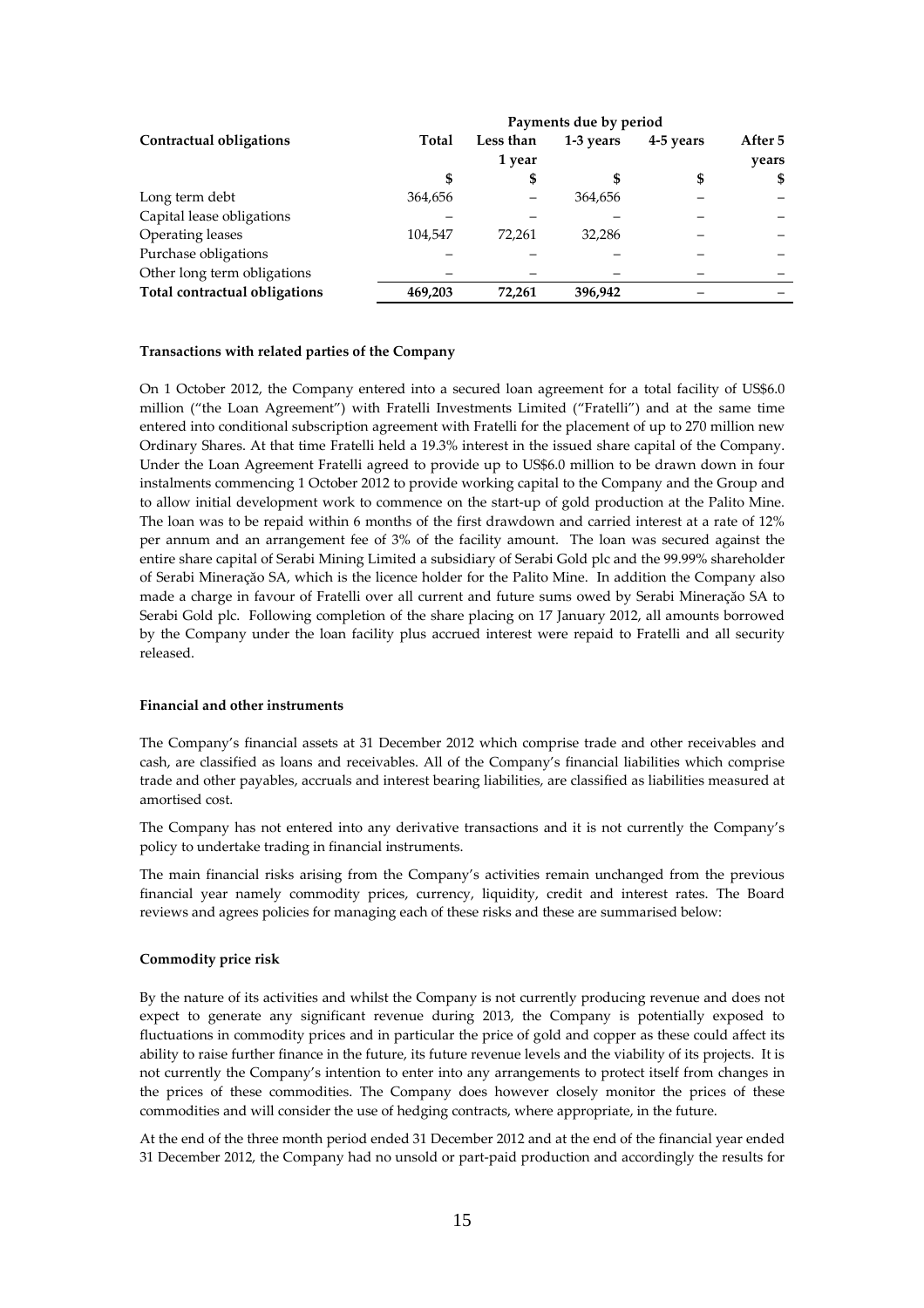the year and the equity position of the Company is not affected by any change in commodity prices subsequent to the end of the period.

#### **Interest rate risk**

The Company currently finances its operations through equity financing and has a convertible loan of £300,000 which bears interest at the rate of 1% per annum compounded and has a repayment date of October 2014.

As at 31 December 2012 the Company had outstanding US\$4.5 million plus accrued interest which formed part of a secured loan agreement for a total facility of US\$6 million with Fratelli Investments Limited ("Fratelli"). The loan was to be repaid within 6 months of the first drawdown and carried interest at a rate of 12% per annum and an arrangement fee of 3% of the facility amount. Following completion of the share placing on 17 January 2013, all amounts borrowed by the Company under the loan facility plus accrued interest were repaid to Fratelli.

There is not considered to be any material interest rate risk. The Company's policy is to retain surplus funds as short-term deposits, of up to 32 days duration, at prevailing market rates and to pay trade payables within their credit terms.

The fair value of all financial instruments is approximately equal to book value due to their short-term nature.

#### **Liquidity risk**

To date the Group has relied primarily on shareholder funding and in prior years' short-term trade finance and fixed rate finance leases to finance its activities. The Group has also drawn down on a convertible loan stock instrument which is repayable in 2014. On 1 October 2012, the Company entered into a secured loan agreement for a total facility of US\$6.0 million ("the Loan Agreement") with Fratelli Investments Limited ("Fratelli") and at the same time entered into conditional subscription agreement with Fratelli for the placement of up to 270 million new Ordinary Shares. At that time Fratelli held a 19.3% interest in the issued share capital of the Company. The outstanding loan and accrued interest was repaid to Fratelli in January 2013. As at 31 December 2012 the Group did not otherwise have any borrowing or credit facilities. The Group's objectives when managing its capital are to maintain financial flexibility to achieve its development plans, safeguard its ability to continue to operate as a going concern through management of its costs whilst optimising its access to capital markets by endeavouring to deliver increases in value of the Group for the benefit of shareholders. In establishing its capital requirements the Group will try to take account of the risks inherent in its plans and proposed activities and prevailing market conditions. It is the intention of the Company to use the funds raised from the placement of new Ordinary Shares completed on 17 January 2013, to commence gold production from the Palito Mine. The cash flow generated is expected to be sufficient to allow the Company to meet its on-going obligations as and when they fall due and to provide working capital to develop other exploration projects that the Company controls. The Company would expect to use fixed rate finance arrangements for the purchase of certain items of capital equipment and will consider short term trade finance particularly in respect of its projected sales of copper/gold concentrate.

#### **Currency risk**

Although the Company is incorporated in the United Kingdom its financial statements and those of the group are presented in US Dollars, which is also considered to be the functional currency of the Parent Company.

Share issues have historically been priced solely in Sterling but an issue of Special Warrants undertaken in December 2010 and an issue of new Ordinary Shares and Warrants on 30 March 2011 were priced in Canadian Dollars. The Company expects that future issues of Ordinary Shares may be priced in Sterling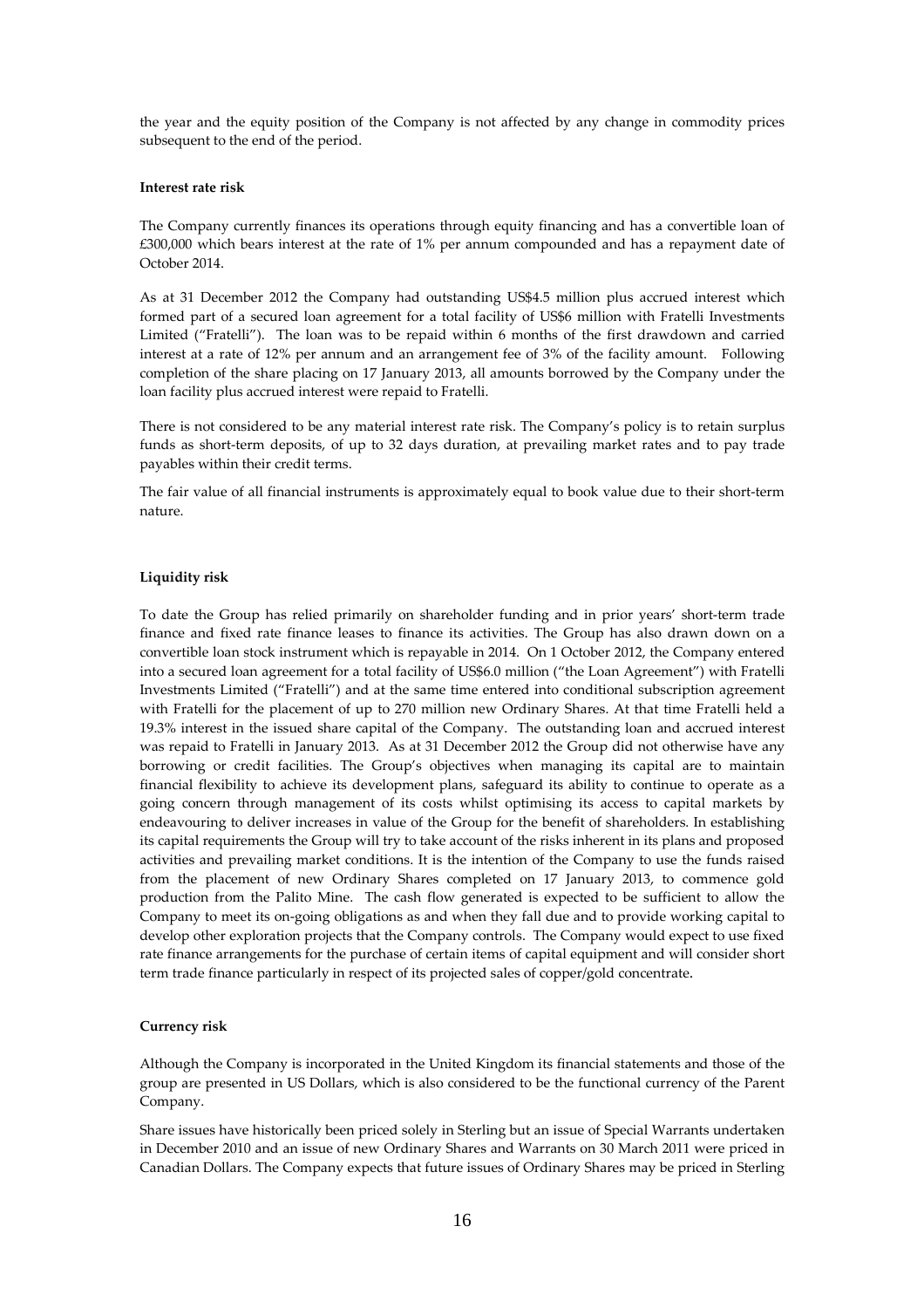or Canadian Dollars. Expenditure is primarily in Brazilian Real but the Group also incurs liabilities denominated in other currencies being primarily Sterling, Euros, US Dollars, and Australian Dollars.

The Company's main subsidiary operates in Brazil with its expenditure being principally in Brazilian Real and its financial statements are maintained in that currency. The Company's policy for dealing with exchange differences is outlined in the statement of Significant Accounting Policies in its 2012 Annual Report and Accounts under the heading "Foreign currencies".

The Company does not presently utilise swaps or forward contracts to manage its currency exposures, although such facilities are considered and may be used where appropriate in the future.

The Company seeks to minimise its exposure to currency risk by closely monitoring exchange rates and holding surplus funds in currencies considered most appropriate to their expected future utilisation.

The Company considers book value to equal fair value.

The functional currency of the Company's operations is US Dollars, which is also the reporting currency. The Company's cash holdings at the balance sheet date were held in the following currencies:

|                   | 31 December | 31 December |
|-------------------|-------------|-------------|
|                   | 2012        | 2011        |
|                   | US\$        | US\$        |
| US Dollar         | 2,198,081   | 439,739     |
| Canadian Dollar   | 27,090      | 586,986     |
| Sterling          | 306,127     | 245,742     |
| Australian Dollar | 2,324       | 134         |
| Brazilian Real    | 48.424      | 133,857     |
| Total             | 2,582,046   | 1,406,458   |

The cash is held at floating rates prevailing at the balance sheet date.

#### **Credit risk**

The Company's exposure to credit risk is limited to its cash and cash equivalents and trade and other receivables amounting to US\$2,667,555 as at 31 December 2012 (31 December 2011: US\$1,493,898). It is the Company's policy to only deposit surplus cash with financial institutions that hold acceptable credit ratings and to provide credit in respect of receivables only with parties that themselves have good credit history or otherwise to hold some form of lien pending settlement.

#### **Subsequent events**

On 17 January 2013, the Company completed a placement of 270 million new Ordinary Shares at a price of UK£0.06 per Ordinary Shares raising gross proceeds of UK£16.2 million. The share placement was pursuant to a conditional subscription agreement entered into on 2 October 2012 between the Company with Fratelli Investments Limited ("Fratelli") to subscribe for and underwrite a placement of 270 million new Ordinary Shares to finance the development and start-up of underground mining operations at its Palito Mine. The investment by Fratelli took the form of (a) a subscription for 90,403,000 new Ordinary Shares at the Subscription Price of 6 pence per new Ordinary Share; and (b) a conditional subscription for up to a further 179,597,000 new Ordinary Shares at a subscription price of 6 pence per new Ordinary Share, such number to be reduced by any subscriptions for new Ordinary Shares from third party investors. The Company procured subscriptions from third parties not deemed to be acting as a concert party with Fratelli for 81,350,353 new Ordinary Shares. Following completion of the placing Fratelli received 8,135,035 warrants. Each warrant is exercisable for one new Ordinary Shares at an exercise price of 10 pence per share and may be exercised at any time up and including 16 January 2015.

Following completion of the share placement the Company repaid a short term loan facility of US\$4.5 million plus accrued interest that had been provided to the Company by Fratelli.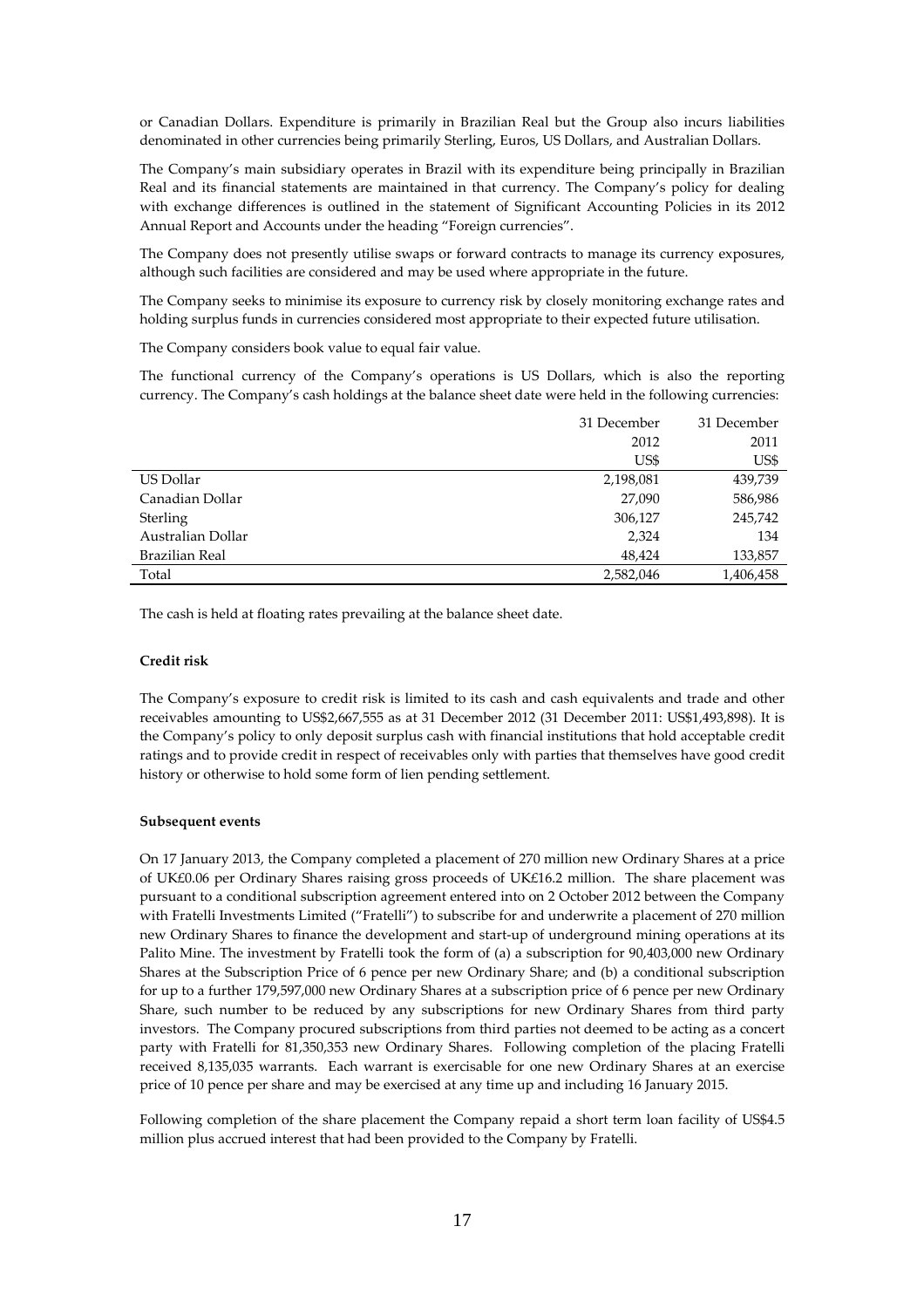## **Changes in accounting policies**

The Company has not adopted any standards or interpretations in advance of the required implementation dates. There has been no significant measurement impact on the consolidated financial statements from new standards or interpretations effective in 2012.

It is not anticipated that the adoption in the future of the new or revised standards or interpretations that have been issued by the International Accounting Standards Board will have a material impact on the Company's earnings or shareholders' funds.

## **Off balance sheet arrangements**

As of the date of this Management's Discussion and Analysis, the Company does not have any offbalance sheet arrangements that have, or are reasonably likely to have, a current or future effect on the results of operations or financial condition of the Company, including, and without limitation, such considerations as liquidity and capital resources.

# **Critical accounting estimates**

The preparation of financial statements requires management to make judgements and assumptions about the future in the use of accounting estimates. These will, by definition, seldom equal the related actual results and adjustments will consequently be necessary. Estimates are continually evaluated, based on experience and reasonable expectations of future events.

Accounting estimates are applied in determining the carrying values of significant assets and liabilities.

The estimates and underlying assumptions are reviewed on an on-going basis. Revisions to accounting estimates are recognised in the period in which the estimate is revised if the revision affects only that period, or in the period of the revision and future periods if the revision affects both current and future periods.

The following are the critical judgements, apart from those involving estimations (see below), that management has made in the process of applying the entity's accounting policies and that have the most significant effect on the amounts recognised in financial statements.

# **Impairment of goodwill and other assets**

Determining whether goodwill is impaired requires an estimation of the value in use of the cashgenerating units to which goodwill has been allocated. The value in use calculation requires the entity to estimate the future cash flows expected to arise from the cash-generating unit and a suitable discount rate in order to calculate present value.

The Group reviews the estimated useful lives of property, plant and equipment at the end of each annual reporting period. Further disclosure is provided in note 19 of the financial statements for the year ended 31 December 2012, regarding the key assumptions made in arriving at the value in use.

### **Provisions**

The Group reviews estimates of provisions for potential liabilities at the end of each reporting period where applicable taking into account the circumstances of the potential liability, the availability and confidence of information used to calculate the potential liability and where applicable past history regarding the actual liability incurred in similar situations.

### **Disclosure controls and procedures**

The Chief Executive Officer and Chief Financial Officer have designed disclosure controls and procedures, or have caused them to be designed under their supervision, in order to provide reasonable assurance that:

• material information relating to the Company is made known to the Chief Executive Officer and Chief Financial Officer by others, particularly during the period in which the interim and annual filings are being prepared; and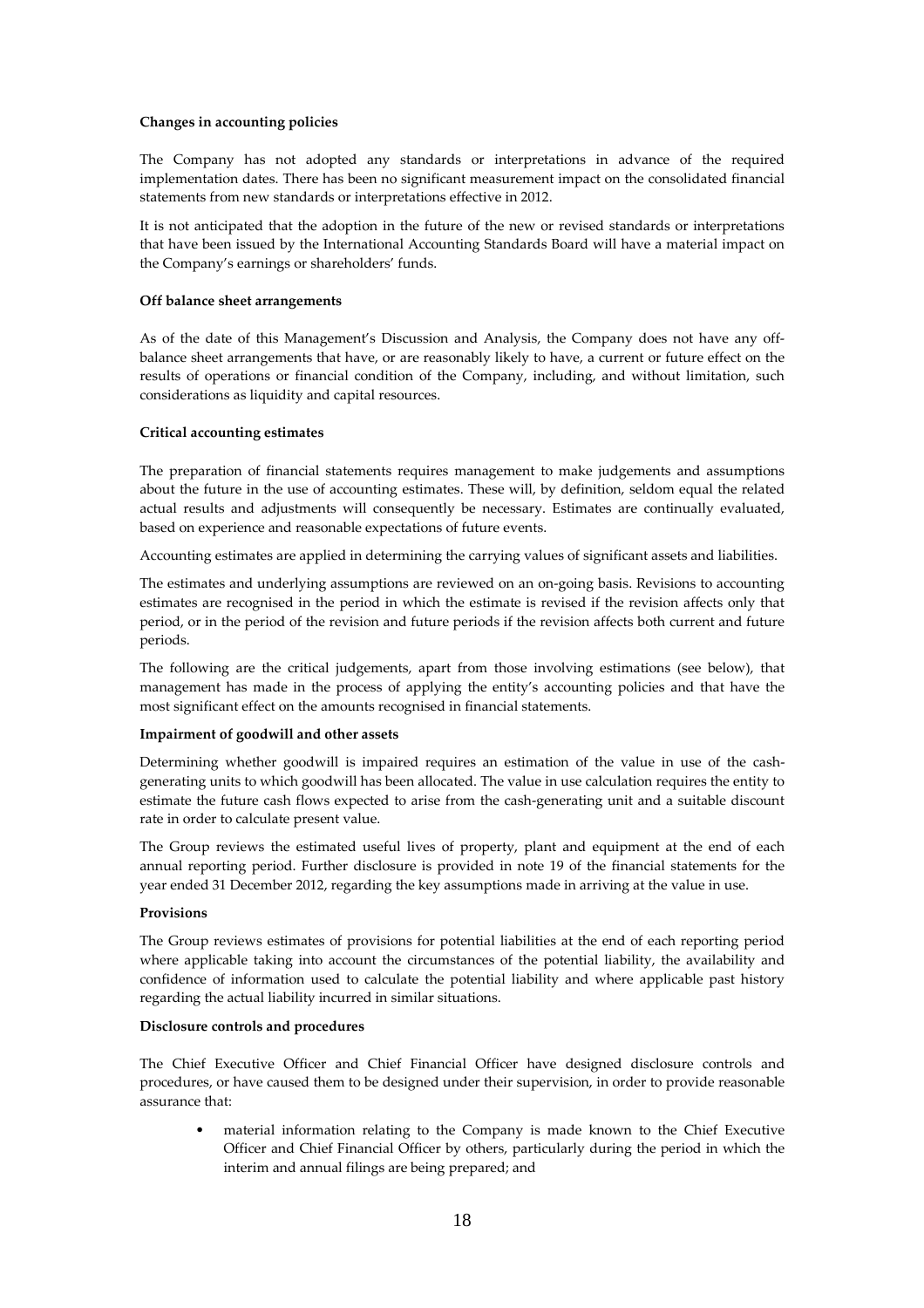• information required to be disclosed by the Company in its annual filings, interim filings or other reports filed or submitted by it under securities legislation is recorded, processed, summarised and reported within the time periods specified in securities legislation.

As at 31 December 2012, an evaluation was carried out, under the supervision of the Chief Executive Officer and Chief Financial Officer, of the design and operating effectiveness of the Company's disclosure controls and procedures. Based on this evaluation, the Chief Executive Officer and Chief Financial Officer concluded that the Company's disclosure controls and procedures were effective as at 31 December 2012.

## **Internal controls over financial reporting**

The Chief Executive Officer and Chief Financial Officer have also designed internal controls over financial reporting, or have caused them to be designed under their supervision, in order to provide reasonable assurance regarding the reliability of financial reporting and the preparation of financial statements for external purposes in accordance with IFRS.

As at December 31, 2012, an evaluation was carried out, under the supervision of the Chief Executive Officer and Chief Financial Officer, of the design and operating effectiveness of the Company's internal controls over financial reporting. Based on this evaluation, the Chief Executive Officer and Chief Financial Officer concluded that the internal controls over financial reporting were effective as at December 31, 2012, using the criteria, having taken account of the size and nature of the Company, put forward by the Turnbull Guidance on best practice of Internal Controls for UK listed companies.

The Company's management, including the Chief Executive Officer and the Chief Financial Officer, does not expect that its disclosure controls and internal controls over financial reporting will prevent or detect all errors and fraud. A cost effective system of internal controls, no matter how well conceived or operated, can provide only reasonable, not absolute, assurance that the objectives of the internal controls over financial reporting are achieved.

# **Changes in internal controls over financial reporting**

There have been no changes in the Company's internal controls over financial reporting during the period ended 31 December 2012 that have materially affected, or are reasonably likely to materially affect, the Company's internal controls over financial reporting.

### **Disclosure of outstanding share data**

The Company has an authorised capital of UK£50,000,000 comprised of 733,735,776 Ordinary Shares of 5 pence each and 140,139,065 Deferred Shares of 9.5 pence each.

The Company had the following Ordinary Shares, Deferred Shares, Stock Options and Warrants outstanding at 27 March 2013:

| Ordinary Shares                           | 361,268,529 |
|-------------------------------------------|-------------|
| <b>Stock Options</b>                      | 20.870.785  |
| Other Warrants                            | 12,840,033  |
| Fully diluted ordinary shares outstanding | 394.979.347 |

The above table does not include 2,100,123 Ordinary Shares being the maximum number of Ordinary Shares that the Company calculates it would be obliged to issue in satisfaction of the Convertible Loan, being the principal owed of UK£300,000 and the accumulated interest over the life of the Convertible Loan of UK£15,018.

Fratelli Investments Limited holds 184,695,647 Ordinary Shares in the Company and 10,405,868 warrants. In anticipation of the placing of new Ordinary shares which closed on 17 January 2013 and as a result of which Fratelli acquired 167,079,647 shares and 8,135,035 warrants, Fratelli has entered into a relationship and orderly marketing agreement on 10 December 2012. Under the terms of this agreement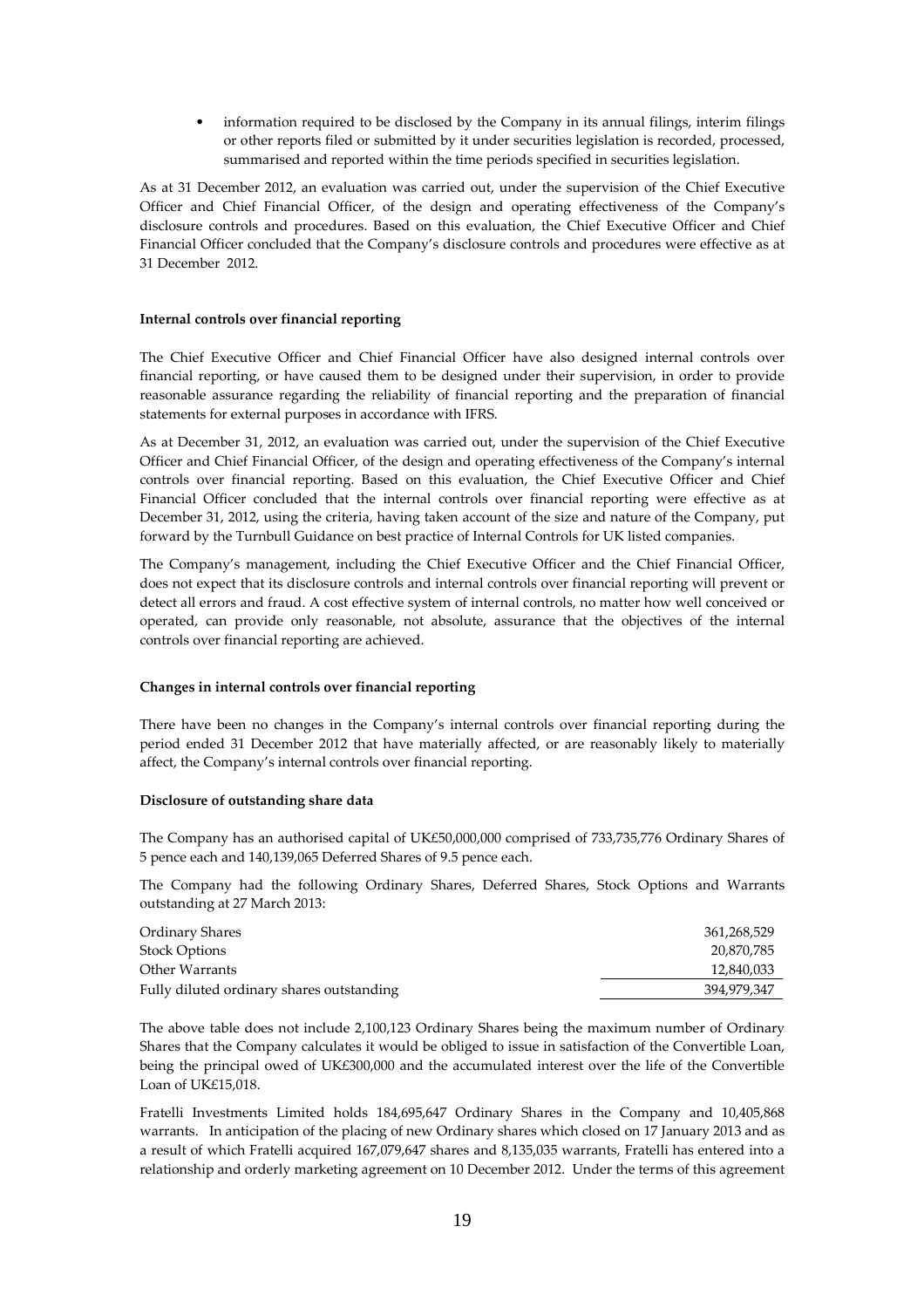Fratelli has undertaken not to dispose of any of its shares in the Company (save in certain agreed circumstances) prior to 23 January 2014.

#### **Qualified persons statement**

*The technical information contained within this Management Discussion and Analysis has been reviewed and approved by Michael Hodgson, CEO of the Company. Mr Hodgson is an Economic Geologist by training with over 25 years' experience in the mining industry. He holds a BSc (Hons) Geology, University of London, a MSc Mining Geology, University of Leicester and is a Fellow of the Institute of Materials, Minerals and Mining and a Chartered Engineer of the Engineering Council of UK, recognising him as both a Qualified Person for the purposes of Canadian National Instrument 43-101 and by the AIM Guidance Note on Mining and Oil & Gas Companies dated June 2009.* 

#### **Cautionary statement on forward-looking information**

*This management's discussion and analysis contains "forward-looking information" (also referred to as "forwardlooking statements") which may include, but is not limited to, statements with respect to the future financial or operating performance of the Company and its projects, the future price of gold or other metal prices, the estimation of mineral resources, the realisation of mineral resource estimates, the timing and amount of estimated future production, costs of production, capital, operating and exploration expenditures, costs and timing of the development of new deposits, costs and timing of future exploration and/or exploitation, requirements for additional capital, government regulation of mining operations, environmental risks, reclamation expenses, title disputes or claims, limitations of insurance coverage and the timing and possible outcome of regulatory matters, and that reflects management's expectations regarding the Company's future growth, results of operations, performance and business prospects and opportunities. Often, but not necessarily always, the use of words such as "anticipate", "believe", "plan", "estimates", "expect", "intend", "budget", "scheduled", "forecasts" and similar expressions have been used to identify these forward-looking statements or variations (including negative variations) of such words and phrases, or statements that certain actions, events or results "may", "could", "would", "might" or "will" be taken, occur or be achieved. These statements reflect management's current beliefs and are based on information currently available to management. Except for statements of historical fact relating to the Company, information contained herein constitutes forward-looking statements, including any information as to the Company's strategy, plans or financial or operating performance. Forward-looking statements involve significant risks, uncertainties and assumptions and other factors that may cause the actual results, performance or achievements of the Company to be materially different from any future results, performance or achievements expressed or implied by the forward-looking statements. Important factors that could cause actual results to differ from these forward-looking statements include risks related to failure to define mineral resources, to convert estimated mineral resources to reserves, the grade and recovery of ore which is mined varying from estimates, future prices of gold and other commodities, capital and operating costs varying significantly from estimates, political risks arising from operating in Brazil, uncertainties relating to the availability and costs of financing needed in the future, changes in equity markets, inflation, changes in exchange rates, fluctuations in commodity prices, delays in the development of projects, conclusions of economic evaluations, changes in project parameters as plans continue to be refined, uninsured risks and other risks involved in the mineral exploration and development industry. A description of risk factors applicable to the Company can be found in the section "Risks and uncertainties" in this management's discussion and analysis. Although the forward-looking statements contained in this management's discussion and analysis are based upon what management believes to be reasonable assumptions, the Company cannot assure prospective purchasers that actual results will be consistent with these forward-looking statements. These forward-looking statements are made as of the date of this management's discussion and analysis, and the Company assumes no obligation to update or revise them to reflect new events or circumstances, except in accordance with applicable securities laws. There can be no assurance that forwardlooking statements will prove to be accurate, as actual results and future events could differ materially from those anticipated in such statements. Accordingly, readers should not place undue reliance on forward-looking statements.*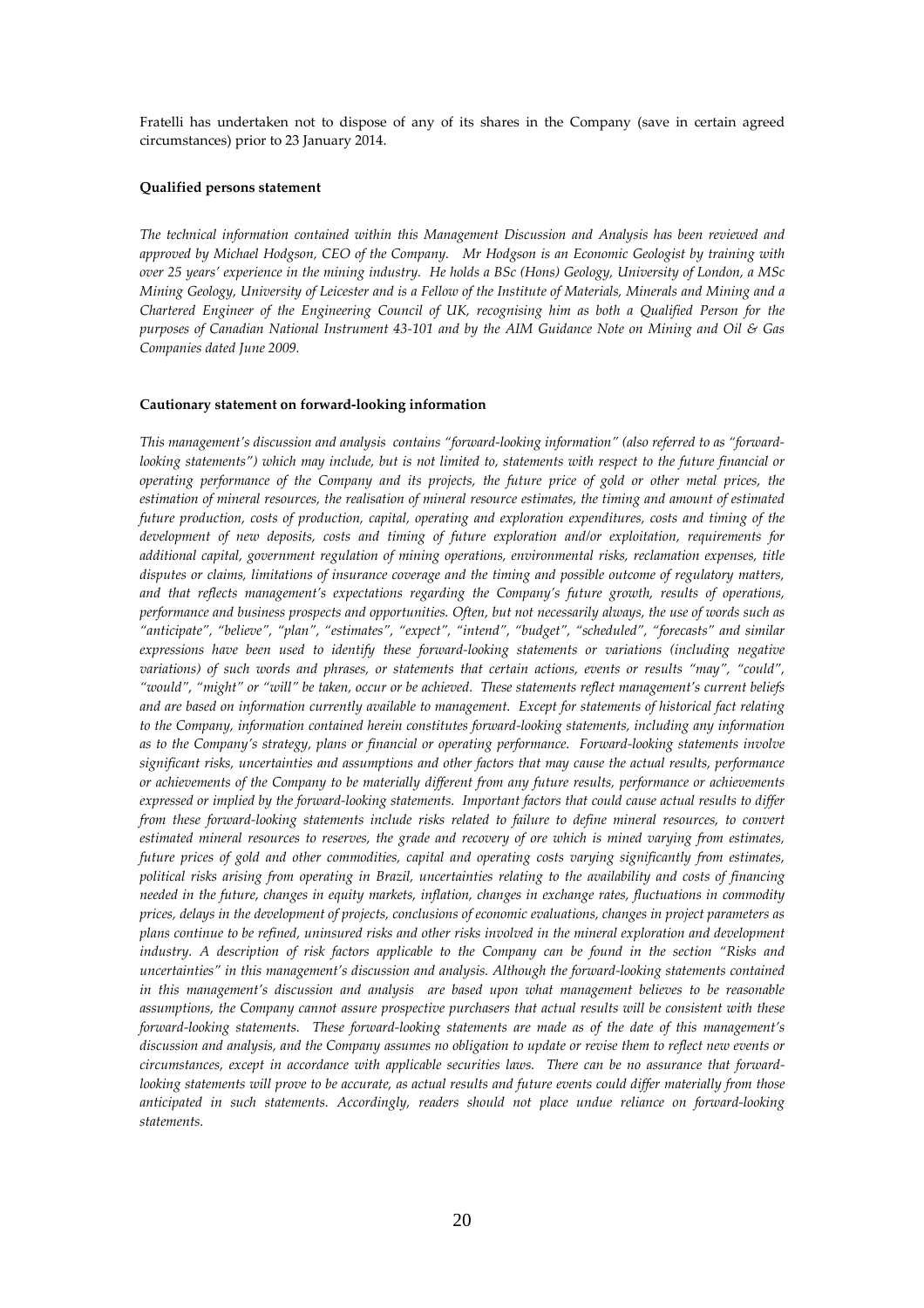#### **Risks and uncertainties**

**In addition to the other information set forth in this report, the reader should carefully consider the risk factors below which could materially affect the Company's business, financial condition and/or future results. These risks are not the only risks facing the Company. Additionally risks and uncertainties not currently known to the Company or that management currently deems to be immaterial, may also materially affect the Company's business, financial condition and/or future results.** 

# *Future exploration at the Company's projects or elsewhere may not result in increased mineral resources.*

Mineral exploration involves significant risks over a substantial period of time, which even a combination of careful evaluation, experience and knowledge may not eliminate. Even if the Company discovers a valuable deposit of minerals, it may be several years before production is possible and during that time it may become economically unfeasible to produce those minerals. There is no assurance that current or future exploration programs will result in any new economically viable mining operations or yield new resources to replace and expand current resources.

*There is no guarantee that the Company's applications for exploration licences will be granted on a timely basis or at all or that the existing exploration licences of the Company can be renewed or converted into mining licences. In addition, there can be no assurances that title to any of the Company's mineral properties will not be challenged or disputed.* 

There is no guarantee that any application for additional exploration licenses may be granted by the Departamento Nacional do Produçăo Mineral ("DNPM"). The DNPM may refuse any application. Persons may object to the granting of any exploration license and the DNPM may take those objections into consideration when making any decision on whether or not to grant a license.

The government of Brazil is seeking to introduce a new Mining Code during 2013. The implications of this proposed legislation in respect of existing exploration licences and also the process for conversion of these to mining licences are currently unclear but the proposed legislation could result in all current applications being cancelled and requiring applicants to make new applications under the terms of and in compliance with the new Mining Code.

If and when exploration licenses are granted, they will be subject to various standard conditions including, but not limited to, prescribed license conditions. Any failure to comply with the expenditure conditions or with any other conditions, on which the licenses are held, can result in license forfeiture. Generally, the licenses are granted for a term of three years and further renewal of an exploration license is at the discretion of the DNPM and on such conditions as the DNPM may in its discretion impose. Renewal conditions may include increased expenditures and work commitments or compulsory relinquishment of areas of the licenses comprising the Company's properties. The failure of the DNPM to renew the Company's exploration licences or the imposition of new conditions or the inability to meet those conditions may adversely affect the operations, financial position and/or performance of the Company.

Title to, and the area of, mineral concessions may be disputed. Although the Company believes it has taken reasonable measures to ensure proper title to its properties, there is no guarantee that title to any of its properties will not be challenged or impaired.

# *The Company has had negative cash-flow and is currently in the process of development of the Palito Gold Mine with a view to generating cash-flow during 2014*

For the financial year ended December 31, 2012 the Company had negative cash flow from operations and during the year ended 31 December 2013 will be using available cash resources for the development and rehabilitation of the Palito Mine and its associated gold processing plant and other supporting infrastructure. Once commercial gold production operation are underway management anticipates that the Company will have sufficient cash flow to be able to meet all its obligations as and when they fall due and to, at least in part, finance the exploration and development activities that it would like to undertake on its other exploration projects. There are, however, risks associated with the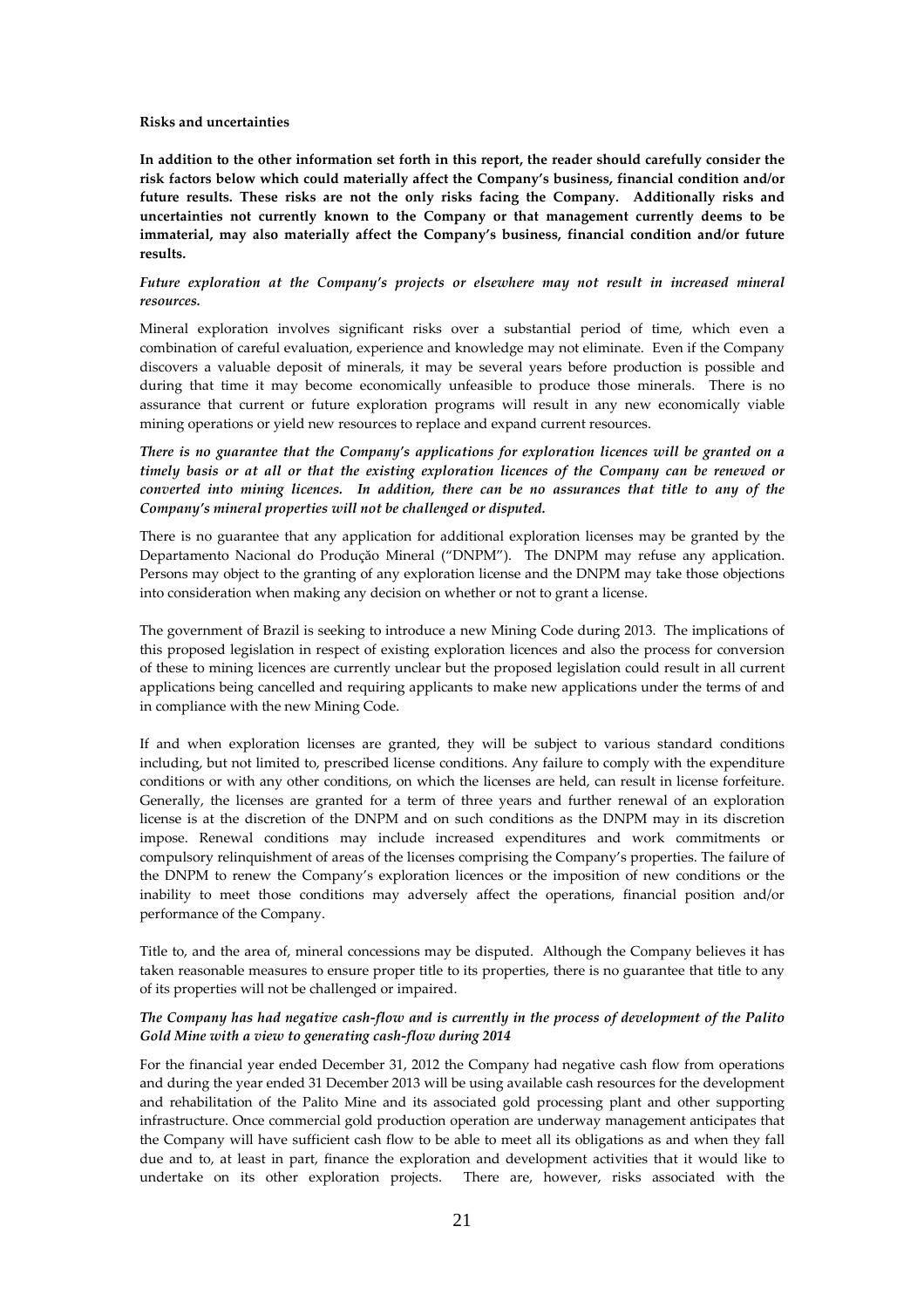commencement of any new mining and processing operation whereby unforeseen technical and logistical events result in additional time being required for commissioning or additional costs needing to be incurred, giving rise to the possibility that additional working capital may be required to fund these delays or additional capital requirements. Should additional working capital be required the Directors consider that further sources of finance could be secured within the required timescale but there can be no guarantee that such additional funds will be available. Failure to raise additional capital, if needed, could have a material adverse effect on the Company's business, financial condition and results of operations.

# *The exploration and development of the Company's properties, including continuing exploration and development projects, and the construction of mining facilities and commencement of mining operations, will require substantial additional funding*

Whilst the Company anticipates generating its own cash-flow from 2014 onwards from the Palito Mine and to use this cash-flow to finance further exploration and development activities on the Company's other properties, any cash flow that the Company generates may not be sufficient to meet these future exploration and development activities. Failure to obtain sufficient financing will result in a delay or indefinite postponement of exploration, development or production on any of the Company's other properties or even a loss of a property interest. Additional financing may not be available when needed or, if available, the terms of such financing might not be favourable to the Company and might involve substantial dilution to existing shareholders. Failure to raise capital when needed could have a material adverse effect on the Company's business, financial condition and results of operations.

### *The Company faces numerous exploration, development and operating risks.*

The exploration for and development of mineral deposits involves significant risks which even a combination of careful evaluation, experience and knowledge may not eliminate. Whilst the discovery of an ore body may result in substantial rewards, few properties that are explored are ultimately developed into producing mines. Major expenses may be required to locate and establish mineral reserves, to develop metallurgical processes and to construct mining and processing facilities at a particular site. It is impossible to ensure that the exploration or development programs planned by the Company will result in a profitable commercial mining operation. Whether a mineral deposit will be commercially viable depends on a number of factors, some of which are: the particular attributes of the deposit, such as size, grade and proximity to infrastructure; metal prices that are highly cyclical; and government regulations, including regulations relating to prices, taxes, royalties, land tenure, land use, importing and exporting of minerals and environmental protection. The exact effect of these factors cannot be accurately predicted, but the combination of these factors may result in the Company not receiving an adequate return on invested capital.

There is no certainty that the expenditures made by the Company towards the search and evaluation of mineral deposits will result in discoveries of commercial quantities of ore.

*The Company is considered to be a development stage company and although it generated revenue from mining operations in the past those operations were discontinued. The Company is currently undertaking the redevelopment and rehabilitation of the Palito Gold Mine. Whilst the Company commissioned a Preliminary Economic Assessment which supported the viability of placing the Palito Gold Mine into production, there can be no assurance that the Company will be able to successfully recommence commercial production, generate any revenues or be able to operate profitably.* 

Whilst management will seek to take all practical precautions necessary and follow the plans and recommendations set out in the Preliminary Economic Assessment there can be no assurance that the Company will be profitable in the future. The Company's operating expenses and capital expenditures may vary from those projected in the Preliminary Economic Assessment and may also increase in subsequent years as needed consultants, personnel and equipment associated with advancing exploration, development and commercial production of its properties are added. The amounts and timing of expenditures will depend on the progress of ongoing development, the results of consultants' analysis and recommendations, the rate at which operating losses may be incurred, the execution of any joint venture agreements with strategic partners, the Company's acquisition of additional properties and other factors, some of which are beyond the Company's control.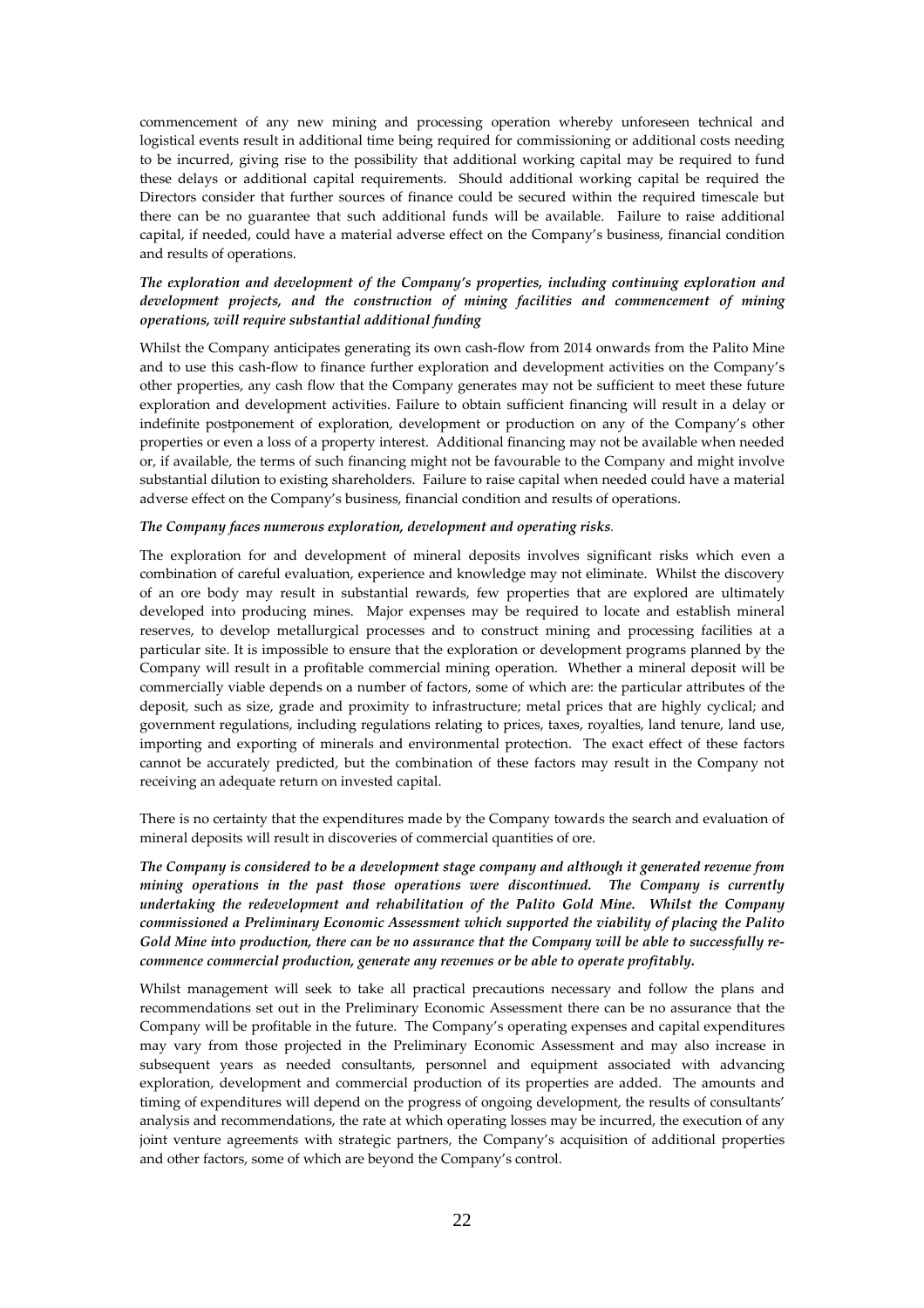A preliminary economic assessment is not required to be compiled to the same level of detail as a prefeasibility study or a feasibility study. In addition a preliminary economic assessment is permitted to incorporate the mining of inferred mineral resources in calculating the economic results of the project. Inferred mineral resources are considered too speculative geologically to have the economic considerations applied to them that would enable them to be categorized as mineral reserves and there is no certainty that the preliminary economic assessment will be realized. Mineral resources that are not mineral reserves do not have demonstrated economic viability.

# *If mineral resource estimates are not accurate, production may be less than estimated which would adversely affect the Company's financial condition and result of operations.*

Mineral resource estimates are imprecise and depend on geological analysis based partly on statistical inferences drawn from drilling, and assumptions about operating costs and metal prices, all of which may prove unreliable. The Company cannot be certain that the resource estimates are accurate and cannot guarantee that it will recover the indicated quantities of metals if commercial production is commenced. Future production could differ dramatically from such estimates for the following reasons: mineralisation or formations at the properties could be different from those predicted by drilling, sampling and similar examinations; declines in the market price of gold may render the mining of some or all of the resources uneconomic; and the grade of ore may vary significantly from time to time and the Company cannot give any assurances that any particular quantity of metal will be recovered from the resources.

The occurrence of any of these events may cause the Company to adjust the resource estimates or change its mining plans, which could negatively affect the Company's financial condition and results of operation.

# *The Company's exploration and development properties may not be successful and are highly speculative in nature.*

Exploration for gold is highly speculative in nature. The Company's exploration activities in Brazil involve many risks, and success in exploration is dependent upon a number of factors including, but not limited to, quality of management, quality and availability of geological expertise and the availability of exploration capital. The Company cannot give any assurance that its current or future exploration efforts will result in the discovery of a mineral reserve or new or additional mineral resources, the expansion of current resources or the conversion of mineral resources to mineral reserves.

As well, mineral deposits, even though discovered, may be insufficient in quantity and quality to return a profit from production. The marketability of minerals acquired or discovered by the Company may be affected by additional factors which are beyond the control of the Company and which cannot be accurately predicted, such as market fluctuations, the proximity and capacity of milling facilities, mineral markets, processing equipment and other factors, which may make a mineral deposit unprofitable to exploit.

Excluding the Palito Gold Mine, the Company's mineral properties are in the exploration stage and are without known bodies of mineral reserves. A mineral resource has been established at the Palito Gold Mine. Development of such properties will only follow upon obtaining satisfactory exploration results and the completion of feasibility or other economic studies.

# *The risks and hazards associated with mining and processing may increase costs and reduce profitability in the future.*

Mining and processing operations involve many risks and hazards, including among others: environmental hazards; mining and industrial accidents; metallurgical and other processing problems; unusual and unexpected rock formations; flooding and periodic interruptions due to inclement or hazardous weather conditions or other acts of nature; mechanical equipment and facility performance problems; and unavailability of materials, equipment and personnel. These risks may result in: damage to, or destruction of, the Company's properties or production facilities; personal injury or death; environmental damage; delays in mining; increased production costs; asset write downs; monetary losses; and legal liability.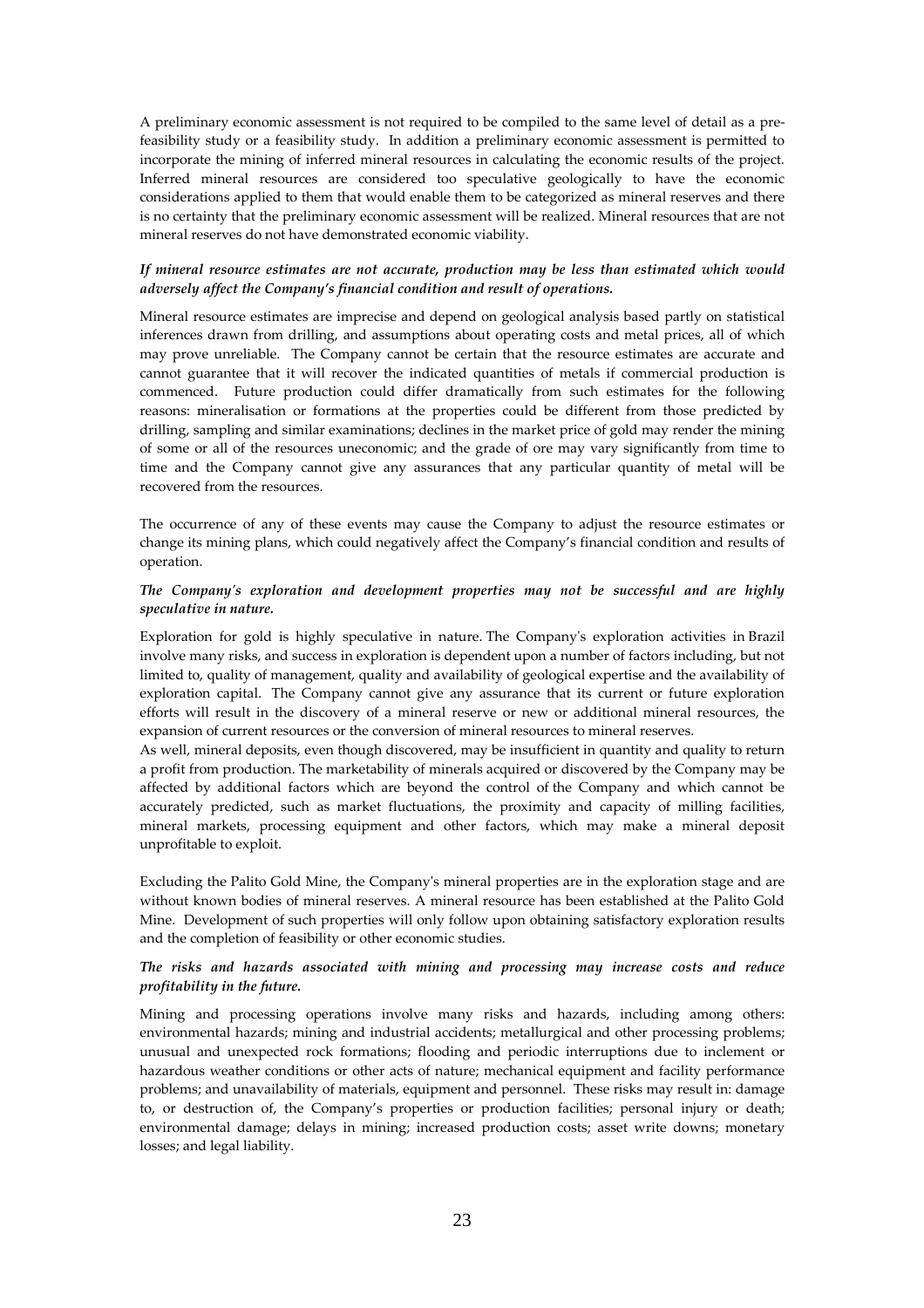The Company cannot be certain that its insurance will cover the risks associated with mining or that it will be able to obtain or maintain insurance to cover these risks at affordable premiums. The Company might also become subject to liability for pollution or other hazards against which it cannot insure or against which the Company may elect not to insure because of premium costs or other reasons. Losses from such events may increase costs and decrease profitability.

# *The Company may experience higher costs and lower revenues than estimated due to unexpected problems and delays.*

New mining operations often experience unexpected problems during the development and start-up phases and such problems can result in substantial delays in reaching commercial production. Delays in construction or reaching commercial production in connection with the Company's development of its mines would increase its operating costs and delay revenue growth.

# *The Company's vulnerability to changes in metal prices may cause its share price to be volatile and may affect the Company's operations and financial results.*

If the Company commences production, the profitability of the Company's operations will be dependent upon the market price of mineral commodities. Metal prices fluctuate widely and are affected by numerous factors beyond the control of the Company. The level of interest rates, the rate of inflation, the world supply of mineral commodities and the stability of exchange rates can all cause significant fluctuations in prices. Such external economic factors are in turn influenced by changes in international investment patterns, monetary systems and political developments. The price of mineral commodities has fluctuated widely in recent years and future price declines could cause commercial production to be impracticable, thereby having a material adverse effect on the Company's business, financial condition and results of operations. Furthermore, reserve calculations and life-of-mine plans using significantly lower metal prices could result in material write-downs of the Company's investment in mining properties and increased amortization, reclamation and closure charges. In addition to adversely affecting the Company's reserve estimates and its financial condition, declining commodity prices can impact operations by requiring a reassessment of the feasibility of a particular project. Such a reassessment may be the result of a management decision or may be required under financing arrangements related to a particular project. Even if the project is ultimately determined to be economically viable, the need to conduct such a reassessment may cause substantial delays or may interrupt operations until the reassessment can be completed.

# *The Company is subject to extensive environmental legislation and the costs of complying with these regulations may be significant. Changes in environmental legislation could increase the costs of complying with applicable regulations and reduce levels of production.*

All phases of the Company's operations are subject to environmental regulation in Brazil. There is no assurance that existing or future environmental regulation will not materially adversely affect the Company's business, financial condition and results of operations.

Environmental legislation relating to land, air and water affects nearly all aspects of the Company's operations. This legislation requires the Company to obtain various operating licenses and also imposes standards and controls on activities relating to exploration, development and production. The cost of obtaining operating licenses and abiding by standards and controls on its activities may be significant. Further, if the Company fails to obtain or maintain such operating licenses or breaches such standards or controls imposed on its activities, it may not be able to continue its operations in its usual manner, or at all, or the Company may be subject to fines or other claims for remediation which may have a material adverse impact on its operations or financial results. While the Company is unaware of any existing material environmental liabilities, it cannot guarantee that no such liabilities currently exist or will occur in the future.

Changes in environmental laws, new information on existing environmental conditions or other events may increase future compliance expenditures or otherwise have a negative effect on the Company's financial condition and results of operations. In addition to existing requirements, it is expected that other environmental regulations will likely be implemented in the future with the objective of further protecting human health and the environment. Some of the issues expected to be under future review by environmental agencies include reducing or stabilising air emissions, mine reclamation and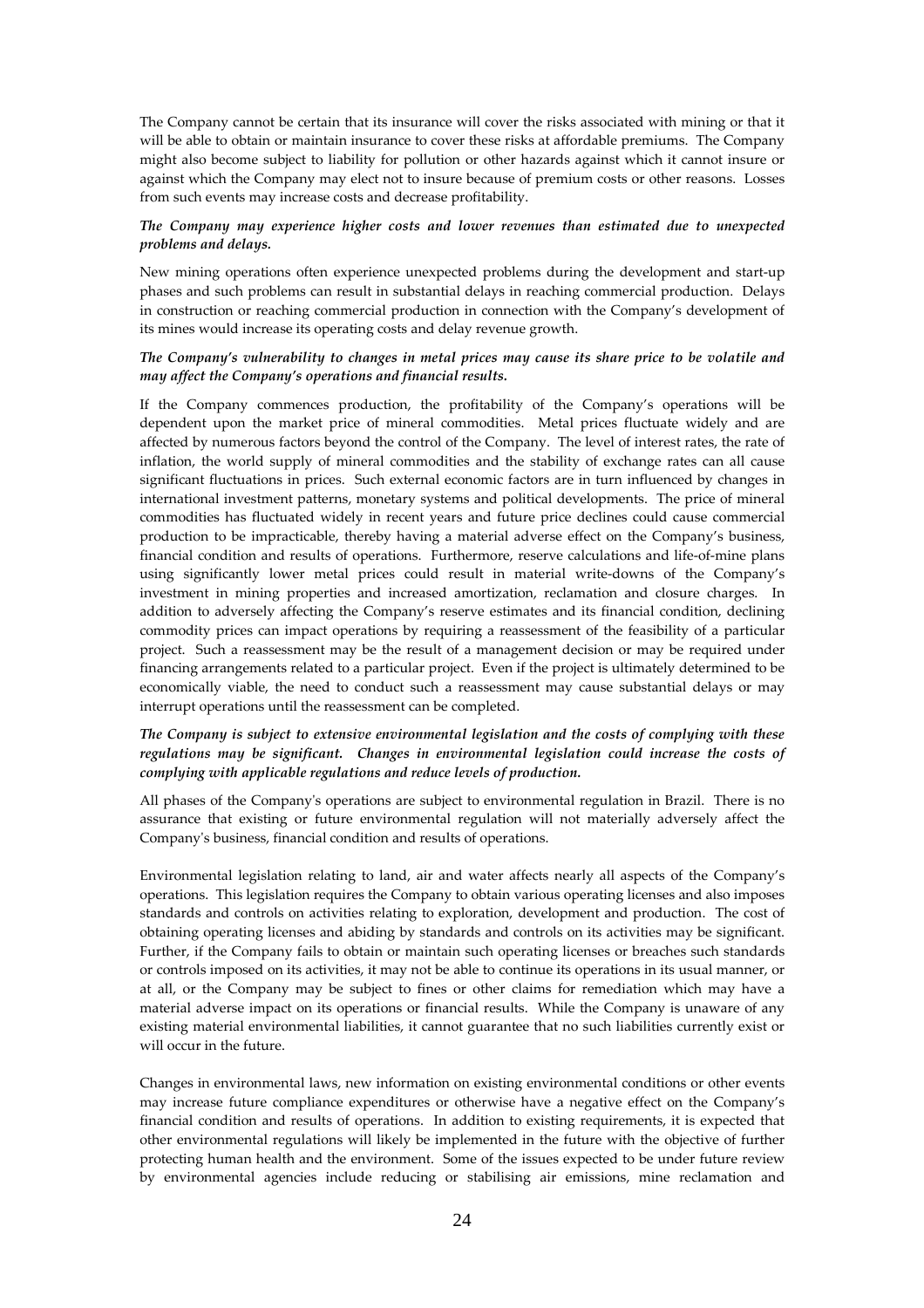restoration, and water quality. Other changes in environmental legislation could have a negative effect on production levels, product demand, product quality and methods of production and distribution. The complexity and breadth of these issues make it difficult for the Company to predict their impact. The Company anticipates capital expenditures and operating expenses will increase as a result of compliance with the introduction of new and more stringent environmental regulations. Failure to comply with environmental legislation may result in the issuance of clean up orders, imposition of penalties, liability for related damages and the loss of operating permits. While the Company believes it is now in material compliance with existing environmental legislation, it cannot give assurances that it will at all future times be in compliance with all federal and state environmental regulations or that steps to bring the Company into compliance would not have a negative effect on its financial condition and results of operations.

Government approvals and permits are currently, or may in the future be, required in connection with the Company's operations. To the extent such approvals are required but are not granted, the Company may be curtailed or prohibited from proceeding with planned exploration or development of mineral properties.

### *Currency fluctuations may affect the costs of doing business and results of operations.*

Currency fluctuations may affect the Company's costs and the Company has not entered into any derivative financial instruments to hedge such fluctuations. The Company pays for goods and services in Canadian Dollars, US Dollars, British Pound Sterling and Brazilian Real and the Company has to date received the proceeds of equity financings in Canadian Dollars and British Pound Sterling and loan financings in US dollars and British Pounds Sterling. As a result of the use of these different currencies, the Company is subject to foreign currency fluctuations. Foreign currencies are affected by a number of factors that are beyond the control of the Company. These factors include economic conditions in the relevant country and elsewhere and the outlook for interest rates, inflation and other economic factors. Adverse fluctuations in the relative value of these currencies could materially and adversely affect the Company's results of operation and financial position.

# *Compliance with current and future government regulations may cause the Company to incur significant costs and slow its growth.*

The Company's activities are subject to extensive Brazilian laws and regulations governing matters relating to occupational health, labour standards, prospecting, exploration, production, exports and taxes. Compliance with these and other laws and regulations could require the Company to make significant capital outlays which may slow its growth by diverting its financial resources. The enactment of new adverse regulations or regulatory requirements or more stringent enforcement of current regulations or regulatory requirements may increase costs, which could have an adverse effect on the Company. The Company cannot give assurances that it will be able to adapt to these regulatory developments on a timely or cost effective basis. Violations of these regulations and regulatory requirements could lead to substantial fines, penalties or other sanctions.

There are currently 4 known claims pending settlement. The average monthly salary of the claimants was below R\$8,000 while the claims range between R\$6,000 and R\$769,000. The total of current claims is R\$1,547,000. Based on previous experience it is the Company's belief that settlement will be no more than 15% of the claimed figure and will be settled in instalments over a 12 to 18 month period. Notwithstanding this, it is not currently expected that there could be a material adverse impact on the financial condition of the Company if some or all of the foregoing labour claims are successful or are not settled on the basis anticipated by the Company.

# *The Company is required to obtain and renew governmental permits and licences in order to conduct mining operations, which is often a costly and time-consuming process.*

In the ordinary course of business, the Company will be required to obtain and renew governmental permits and licenses for the operation and expansion of existing operations or for the commencement of new operations. Obtaining or renewing the necessary governmental permits is a complex and timeconsuming process. The duration and success of the Company's efforts to obtain and renew permits and licenses are contingent upon many variables not within its control including the interpretation of applicable requirements implemented by the permitting or licensing authority. The Company may not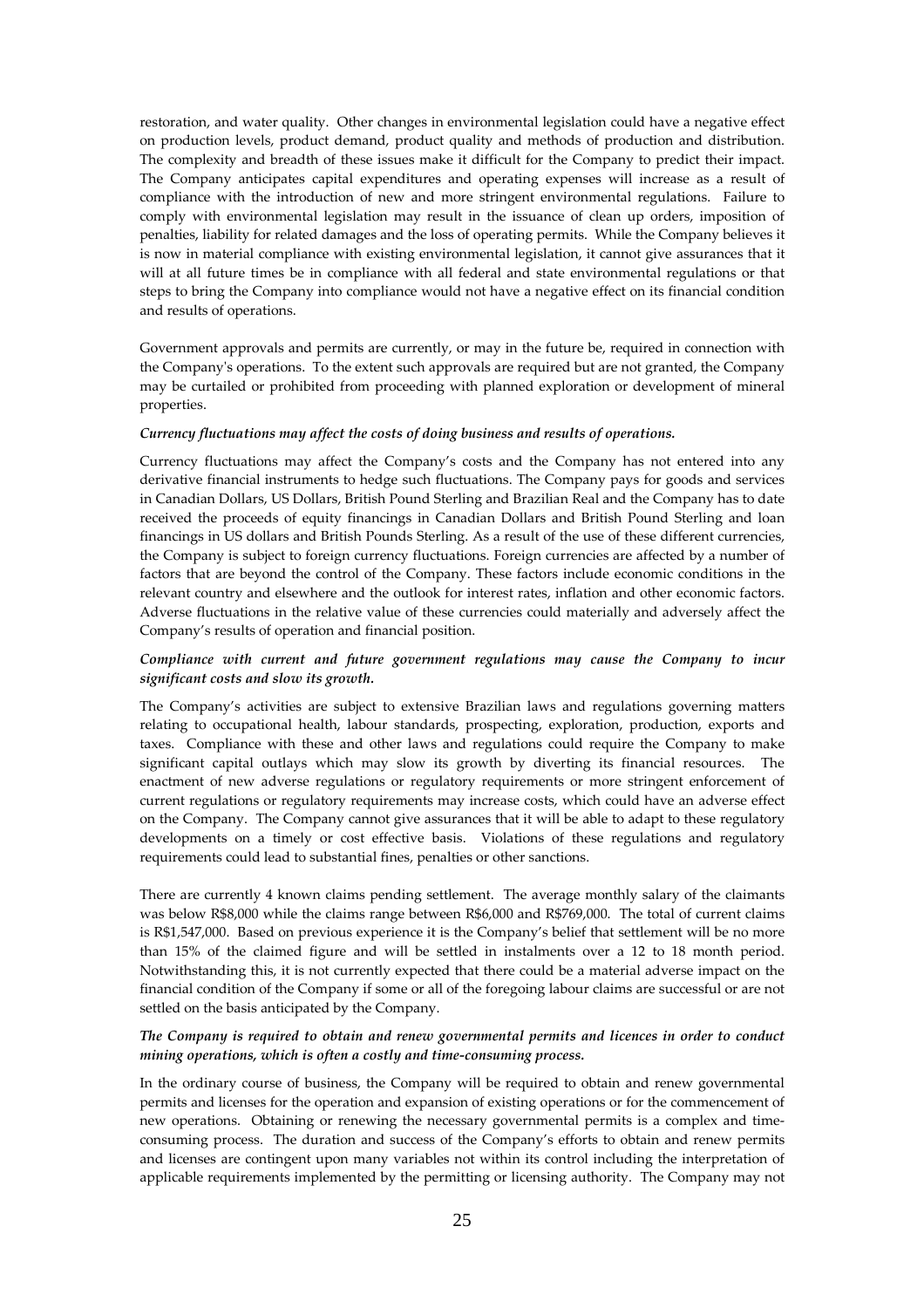be able to obtain or renew permits and licenses that are necessary to its operations, or the cost to obtain or renew permits and licenses may exceed what the Company expects. Any unexpected delays or costs associated with the permitting and licensing process could delay the development or impede the operation of the Company's projects, which could adversely affect the Company's revenues and future growth.

# *The Company's operations are conducted in Brazil and, as such, the Company's operations are exposed to various levels of political, economic and other risks and uncertainties.*

These risks and uncertainties vary from time to time and include, but are not limited to: terrorism; hostage taking; military repression; extreme fluctuations in currency exchange rates; high rates of inflation; labour unrest; the risks of war or civil unrest; expropriation and nationalization; renegotiation or nullification of existing concessions, licences, permits and contracts; illegal mining; changes in taxation policies; restrictions on foreign exchange and repatriation; and changing political conditions, currency controls and governmental regulations that favour or require the awarding of contracts to local contractors or require foreign contractors to employ citizens of, or purchase supplies from, a particular jurisdiction.

Changes, if any, in mining or investment policies or shifts in political attitude in Brazil may adversely affect the Company's operations or profitability. Operations may be affected in varying degrees by government regulations with respect to, but not limited to, restrictions on production, price controls, export controls, currency remittance, income and other taxes, expropriation of property, foreign investment, maintenance of claims, environmental legislation, land use, land claims of local people, water use and mine safety. Failure to comply strictly with applicable laws, regulations and local practices relating to mineral right applications and tenure, could result in loss, reduction or expropriation of entitlements, or the imposition of additional local or foreign parties as joint venture partners with carried or other interests. The occurrence of these various factors and uncertainties cannot be accurately predicted and could have an adverse effect on the Company's operations or profitability.

# *The Company is a holding company that conducts operations through foreign subsidiaries and substantially all of its assets are held in such entities.*

Any limitation on the transfer of cash or other assets between the parent corporation and such entities, or among such entities, could restrict the Company's ability to fund its operations efficiently. Any such limitations, or the perception that such limitations may exist now or in the future, could have an adverse impact on the Company's valuation and stock price.

# *Mining, processing, development and exploration activities depend, to one degree or another, on adequate infrastructure.*

Reliable roads, bridges, power sources and water supply are important determinants, which affect capital and operating costs. Unusual or infrequent weather phenomena, sabotage, government or other interference in the maintenance or provision of such infrastructure could adversely affect the Company's operations, financial condition and results of operations.

# *If the Company loses key personnel or is unable to attract and retain additional personnel, the Company's mining operations and prospects could be harmed.*

Recruiting and retaining qualified personnel is critical to the Company's success. The number of persons skilled in the acquisition, exploration and development of mining properties is limited and competition for such persons is intense. As the Company's business activity grows, additional key financial, administrative and mining personnel as well as additional operations staff will be required. Although the Company believes it will be successful in attracting, training and retaining qualified personnel, there can be no assurance of such success. If the Company is not successful in attracting, training and retaining qualified personnel, the efficiency of operations may be affected.

# *The mining industry is intensely competitive in all of its phases and the Company competes with many companies possessing greater financial and technical resources than itself.*

Competition in the precious metals mining industry is primarily for mineral rich properties that can be developed and produced economically; the technical expertise to find, develop, and operate such